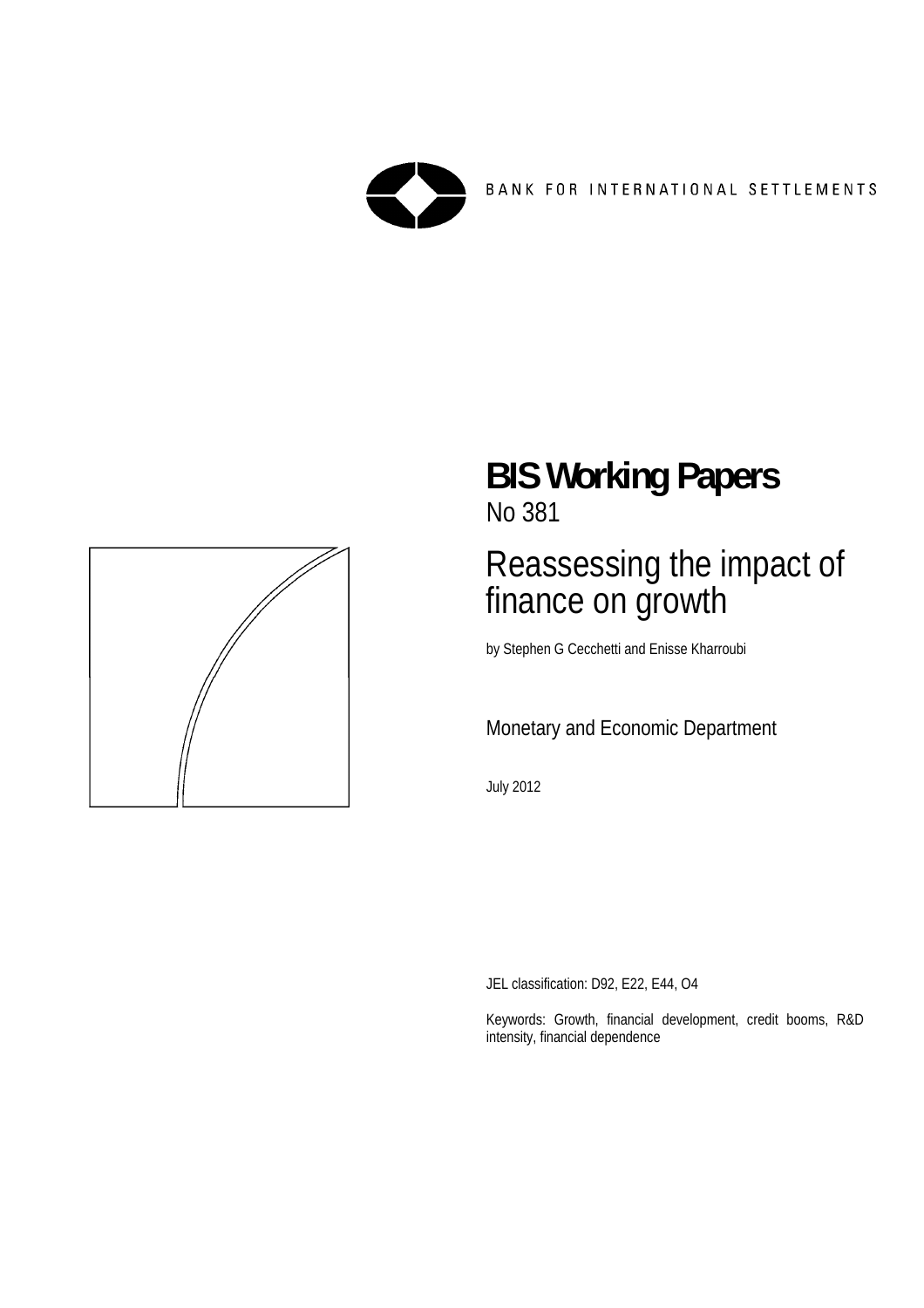BIS Working Papers are written by members of the Monetary and Economic Department of the Bank for International Settlements, and from time to time by other economists, and are published by the Bank. The papers are on subjects of topical interest and are technical in character. The views expressed in them are those of their authors and not necessarily the views of the BIS.

This publication is available on the BIS website (www.bis.org).

© *Bank for International Settlements 2012. All rights reserved. Brief excerpts may be reproduced or translated provided the source is stated.*

ISSN 1020-0959 (print) ISSN 1682-7678 (online)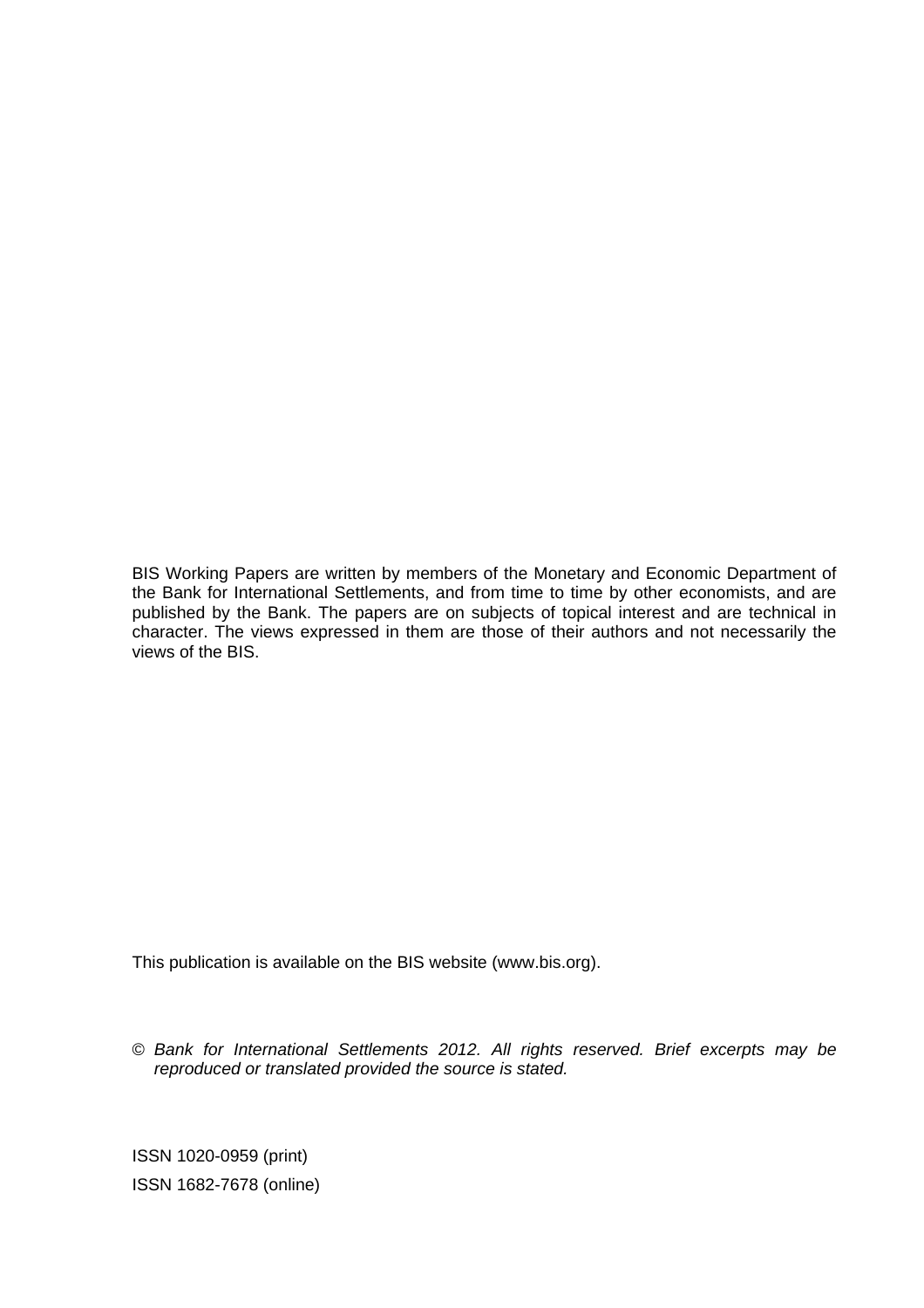## **Reassessing the impact of finance on growth**

Stephen G Cecchetti and Enisse Kharroubi\*

July 2012

#### **Abstract**

This paper investigates how financial development affects aggregate productivity growth. Based on a sample of developed and emerging economies, we first show that the level of financial development is good only up to a point, after which it becomes a drag on growth. Second, focusing on advanced economies, we show that a fast-growing financial sector is detrimental to aggregate productivity growth.

JEL classification: D92, E22, E44, O4

Keywords: Growth, financial development, credit booms, R&D intensity, financial dependence

Cecchetti is Economic Adviser at the Bank for International Settlements (BIS) and Head of its Monetary and Economic Department, and Kharroubi is Economist at the BIS. This paper was prepared for the Reserve Bank of India's Second International Research Conference in Mumbai, India, on 1–2 February 2012. We thank Claudio Borio, Leonardo Gambacorta, Christian Upper and Fabrizio Zampolli for helpful suggestions; and Garry Tang for valuable research assistance. The views expressed in this paper are those of the authors and not necessarily those of the BIS.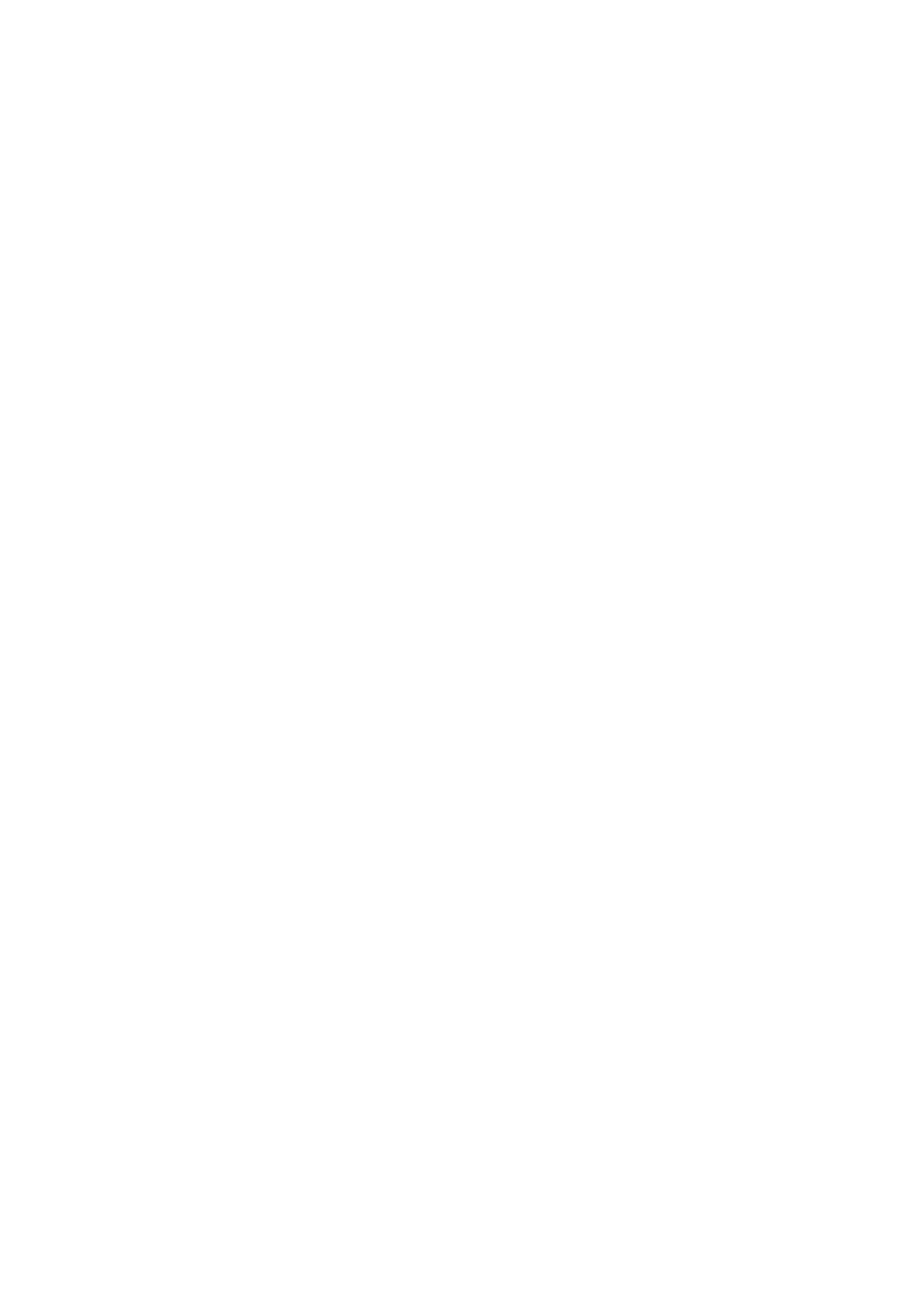## **1. Introduction**

One of the principal conclusions of modern economics is that finance is good for growth. The idea that an economy needs intermediation to match borrowers and lenders, channelling resources to their most efficient uses, is fundamental to our thinking. And, since the pioneering work of Goldsmith (1969), McKinnon (1973) and Shaw (1973), we have been able to point to evidence supporting the view that financial development is good for growth. More recently, researchers were able to move beyond simple correlations and establish a convincing causal link running from finance to growth. While there have been dissenting views, today it is accepted that finance is not simply a by-product of the development process, but an engine propelling growth.<sup>1</sup> This, in turn, was one of the key elements supporting arguments for financial deregulation. If finance is good for growth, shouldn't we be working to eliminate barriers to further financial development?

It is fair to say that recent experience has led both academics and policymakers to reconsider their prior conclusions. Is it true regardless of the size and growth rate of the financial system? Or, like a person who eats too much, does a bloated financial system become a drag on the rest of the economy?

In this paper, we address this question by examining the impact of the size and growth of the financial system on productivity growth at the level of aggregate economies. We present two very striking conclusions. First, as is the case with many things in life, with finance you can have too much of a good thing. That is, at low levels, a larger financial system goes hand in hand with higher productivity growth. But there comes a point – one that many advanced economies passed long ago – where more banking and more credit are associated with lower growth.

Our second result comes from looking at the impact of growth in the financial system  $$ measured as growth in either employment or value added – on real productivity growth. Here we find evidence that is unambiguous: faster growth in finance is bad for aggregate real growth. One interpretation of this finding is that financial booms are inherently bad for trend growth.

At first, these results may seem surprising. After all, a more developed financial system is supposed to reduce transaction costs, raising investment directly, as well as improving the distribution of capital and risk across the economy.<sup>2</sup> These two channels, operating through the level and composition of investment, are the mechanisms by which financial development improves growth.<sup>3</sup> But the financial industry competes for resources with the rest of the economy. It requires not only physical capital, in the form of buildings, computers and the like, but highly skilled workers as well. Finance literally bids rocket scientists away from the satellite industry. The result is that people who might have become scientists, who in another

<sup>1</sup> The view that financial development is simply a by-product of growth is discussed in Robinson (1952): "Where enterprise leads, finance follows". For the more recent work establishing causality, see Levine et al (2000) for country-level evidence and Rajan and Zingales (1998) for industry-level evidence. For an alternative view, see Easterly et al (2000), who suggest that financial development may only be good up to a point.

 $\overline{2}$  See Pagano (1993) for a simple analytical model of financial development as a reduction in transaction costs in the context of an AK model. A more comprehensive approach is developed in Holmström and Tirole (1997), who provide a model for why different financial patterns (direct finance vs intermediated finance) may coexist altogether.

<sup>3</sup> Theoretical contributions relating the role of financial intermediaries to the composition of investment include: Acemoğlu and Zilibotti (1997), who look at how the presence of financial intermediaries affects the risk return profile of entrepreneurs' projects; Holmström and Tirole (1998), who examine how financial intermediaries can help save on liquidity hoarding; and Aghion et al (2010), who show how financial development helps reduce the growth cost of economic fluctuations.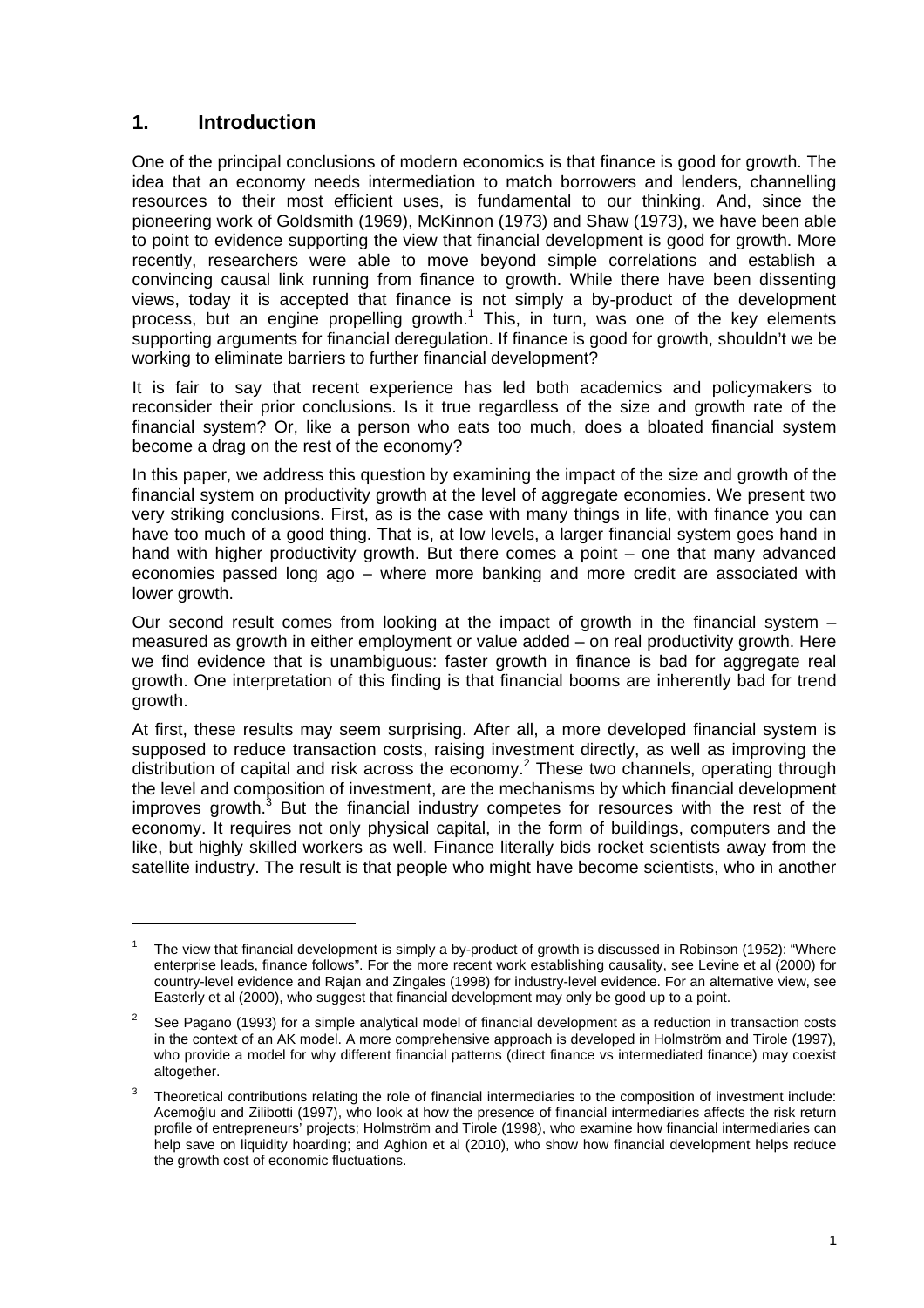age dreamt of curing cancer or flying to Mars, today dream of becoming hedge fund managers.<sup>4</sup>

There is an important sense in which this description of the consequences of a financial boom is no different from those of the dotcom boom of the 1990s, or the impact of any other boom tied to more tangible output. Booming industries draw in resources at a phenomenal rate. It is only when they crash, after the bust, that we realise the extent of the overinvestment that occurred. Too many companies were formed, with too much capital invested and too many people employed. Importantly, after the fact, we can see that many of these resources should have gone elsewhere. Following the dotcom bust innumerable computers were scrapped, office buildings vacated and highly trained people laid off.

The remainder of the paper provides the empirical evidence for our conclusions. In Section 2, we examine the impact of financial system size on productivity growth in a sample of 50 advanced and emerging market economies over the past three decades. To measure financial sector size, we consider both output measures like private credit to GDP as well as input measures like the financial sector's share in total employment (in this latter case, we restrict our analysis restricted to advanced countries because of limited data availability). Considering the level of financial development, we find that when private credit grows to the point where it exceeds GDP, it becomes a drag on productivity growth. Using employment measures, we find that when the financial sector represents more than 3.5% of total employment, further increases in financial sector size tend to be detrimental to growth.

In Section 3, we examine the impact of the growth rate of the financial system on aggregate productivity growth in a sample of advanced countries over the past three decades. Again, our analysis is restricted to advanced economies due to data limitations. There we find that, compared with a country where the financial sector's share in total employment is stable, a typical financial boom – employment growth of 1.6% per year – reduces growth in aggregate GDP per worker by roughly one half of 1 percentage point.

## **2. The inverted U-shaped effect of financial development**

We begin by examining the relationship between the size of a country's financial system and its productivity growth to see whether there is a point where bigger is no longer better. In what follows, we examine various measures of financial development, starting with the ratio of private credit to GDP.

#### **2.1 Private credit and growth**

We begin with a simple histogram constructed from a sample of 50 advanced and emerging countries over the period 1980–2009. Using five-year non-overlapping GDP-per-worker growth and private credit to GDP we compute the average growth conditional on the quartiles of the ratio of private credit to GDP. The resulting histogram in Graph 1, computed from a total of 300 data points, shows that GDP-per-worker growth increases from the first to the

<sup>4</sup> Philippon and Reshef (2009) provide empirical evidence that, over the past 30 years, the US banking industry has become relatively skilled-labour-intensive. Analytical contributions investigating occupational choices between producing and financing include Philippon (2007), which provides a model where human capital is allocated between entrepreneurial and financial careers, and where entrepreneurs can innovate but face borrowing constraints that financiers can help to alleviate. Cahuc and Challe (2009) also develop an analytical model focusing on the allocation of workers between financial intermediation and production sectors in the presence of asset price bubbles.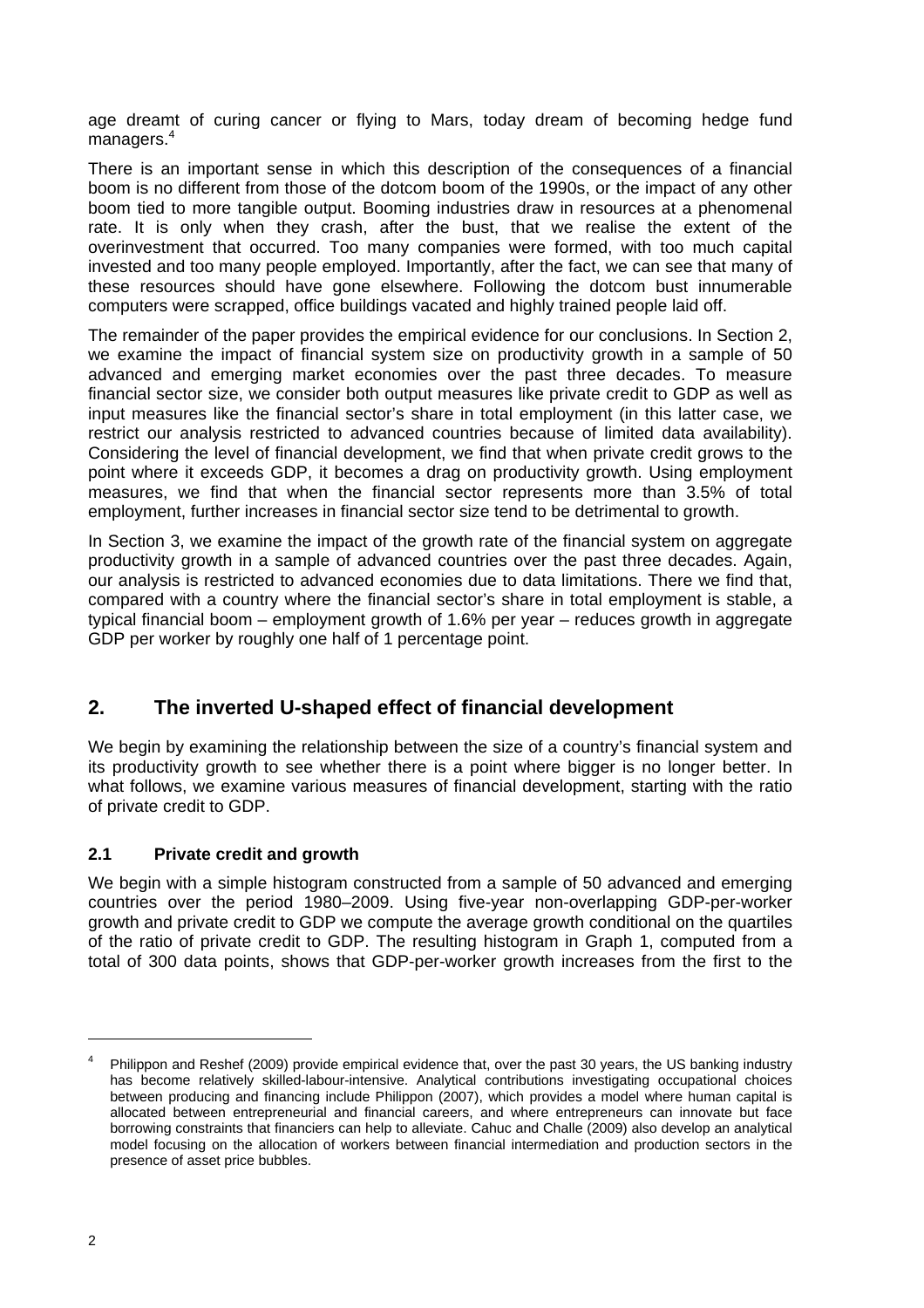third private credit to GDP quartile, before declining in the final quartile. That is, countries with the highest level of private credit to GDP have lower trend growth than the rest.



Graph 1 **Average GDP-per-worker growth by private credit to GDP quartiles** 

Each bar represents the five-year average GDP-per-worker growth conditional on the five-year average private credit to GDP ratio belonging to a specific quartile of the sample distribution. The sample covers 50 countries over the period 1980–2009. GDP-per-worker growth and private credit to GDP are averaged for non-overlapping periods over five years. For country sample and sources, see data appendix.



Graph 2 **Private credit to GDP ratio and growth**

Graphical representation of  $\Delta y_{k,t+5,t} = \alpha + \beta_k + \gamma_0 \left(\frac{fd_{k,t,t+5}}{P}\right) + \gamma_1 \left(\frac{fd_{k,t,t+5}}{P}\right)^2 - \delta y_{k,t} + \varepsilon_{k,t}$  over the period 1980–2009. For country sample and sources, see data appendix.

Of course, this histogram does not imply that private credit is bad for growth at high levels. Countries with high private credit to GDP are more developed economies, which grow more slowly for a variety of reasons. Convergence effects are the most obvious. To address this, we compute deviations from country-specific means, and control for initial conditions. The result, based on the sample of data, is in Graph 2. The relationship is clearly not monotonic. That is, at low levels of credit, more credit raises trend growth. But there comes a point where the additional lending and a bigger financial system become a drag on growth.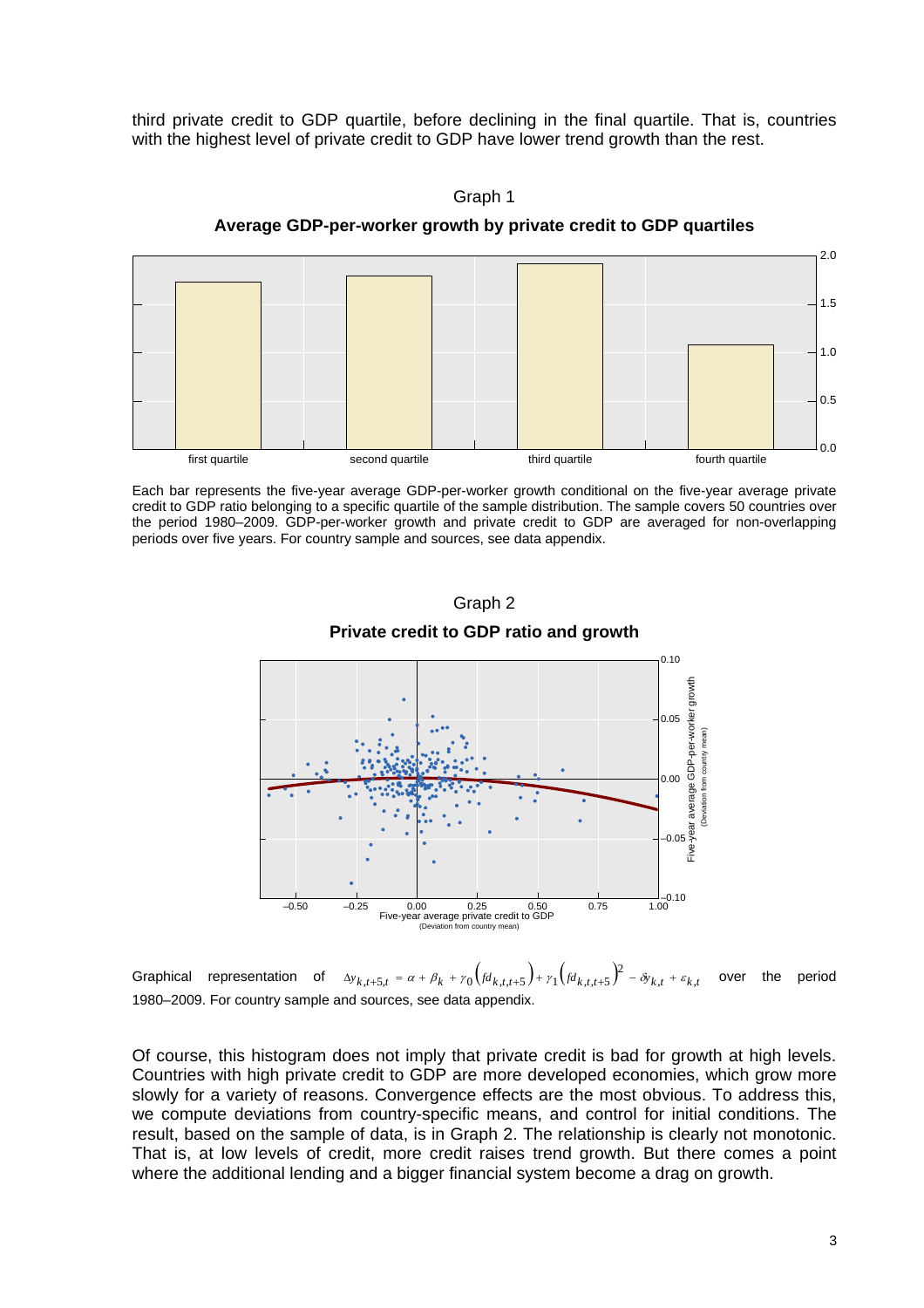To get a more precise sense of this relationship, and to test our hypothesis that the effects of finance on growth can go from good to bad, we turn to a panel regression.<sup>5</sup> We regress the five-year average growth in output per worker in a given country on the following variables: the level of financial development; the squared level of financial development (looking for the parabola in Graph 2); and a series of control variables known to influence aggregate growth.

To fix ideas and notation, we write this as:

$$
\Delta y_{k,t+5,t} = \alpha + \beta_k + \gamma_0 \left( f d_{k,t+5,t} \right) + \gamma_1 \left( f d_{k,t+5,t} \right)^2 + \gamma_2 X_{k,t+5,t} - \delta y_{k,t} + \varepsilon_{k,t}
$$
\n<sup>(1)</sup>

where  $y_{k,t}$  is the log of output per worker in country *k* in year *t*;  $\Delta y_{k,t+5,t}$  is the average growth in output per worker in country *k* from time *t* to  $t+5$ ;  $fd_{k,t+5t}$  is the average ratio of private credit to GDP in country *k* from time *t* to  $t+5$ , our measure of financial development;  $X_{k,t+5,t}$  is a set of control variables averaged from time *t* to *t+5*, including working population growth, openness to trade measured by the ratio of imports and exports to GDP, the share of government consumption in GDP and CPI inflation;  $\alpha$  is a constant and  $\beta_k$  is a vector of country dummies; and  $\varepsilon$  is the error term, which we allow for heteroskedasticity. Our hypothesis is that  $\gamma_0$  will be positive and  $y_1$  negative.

In the first column of Table 1 we report the result with no controls. Here we see what we expect – the relationship is parabolic. Continuing across the columns of the table, we sequentially add controls. The nonlinearity is robust. Regardless of the exact specification, the coefficient of the level of financial development,  $\gamma_0$ , is around 0.035 and that on the quadratic term,  $\gamma_1$ , is always close to -0.018.<sup>6</sup>

We can use the estimated coefficients to compute an estimate of the peak of the inverted U – the vertical line in Graph 2. These are reported near the bottom of the table, together with 95% interval estimates. The point estimates all roughly 100% of GDP, a figure that is quite close to the threshold of 90% computed in Cecchetti et al (2011).<sup>7</sup>

To see what these numbers mean, we can look at a few examples. Starting with New Zealand, in the first half of the 1990s, private credit was below 90% of GDP. Credit then rose steadily, reaching nearly 150% of GDP by the time of the crisis. The estimates in Table 1 suggest that this increase created a drag of nearly one half of 1 percentage point on trend productivity growth.

Thailand is another interesting case. In the run-up to the Asian crisis of 1997–98, the ratio of Thai private credit to GDP reached 150%. More recently, this measure of financial sector size has fallen to roughly 95%. This time, the result is a benefit of roughly one half of 1 percentage point in trend productivity growth.

<sup>5</sup> Our work in this section builds on an extensive body of research, especially the empirical literature relating growth to finance. Notable contributions on this topic include King and Levine (1993), Islam (1995), Levine and Zervos (1998), Beck et al (2000) and Cecchetti et al (2011). Comprehensive surveys can be found in Levine (1997, 2005).

<sup>6</sup> We note that the results reported in Table 1 are robust to adding a variety of changes to equation (1). These include: (i) using GDP per capita instead of GDP per worker as the dependent variable; (ii) using alternative measures of financial development like private credit by banks to GDP, bank deposits to GDP, financial system deposits to GDP, or bank assets to GDP; and (iii) dropping certain countries, such as the former communist countries, from the sample.

<sup>7</sup> The difference between the estimates is probably a result of differences in data and methods. The current study uses a broader set of countries, while the latter employs a somewhat more sophisticated econometric model.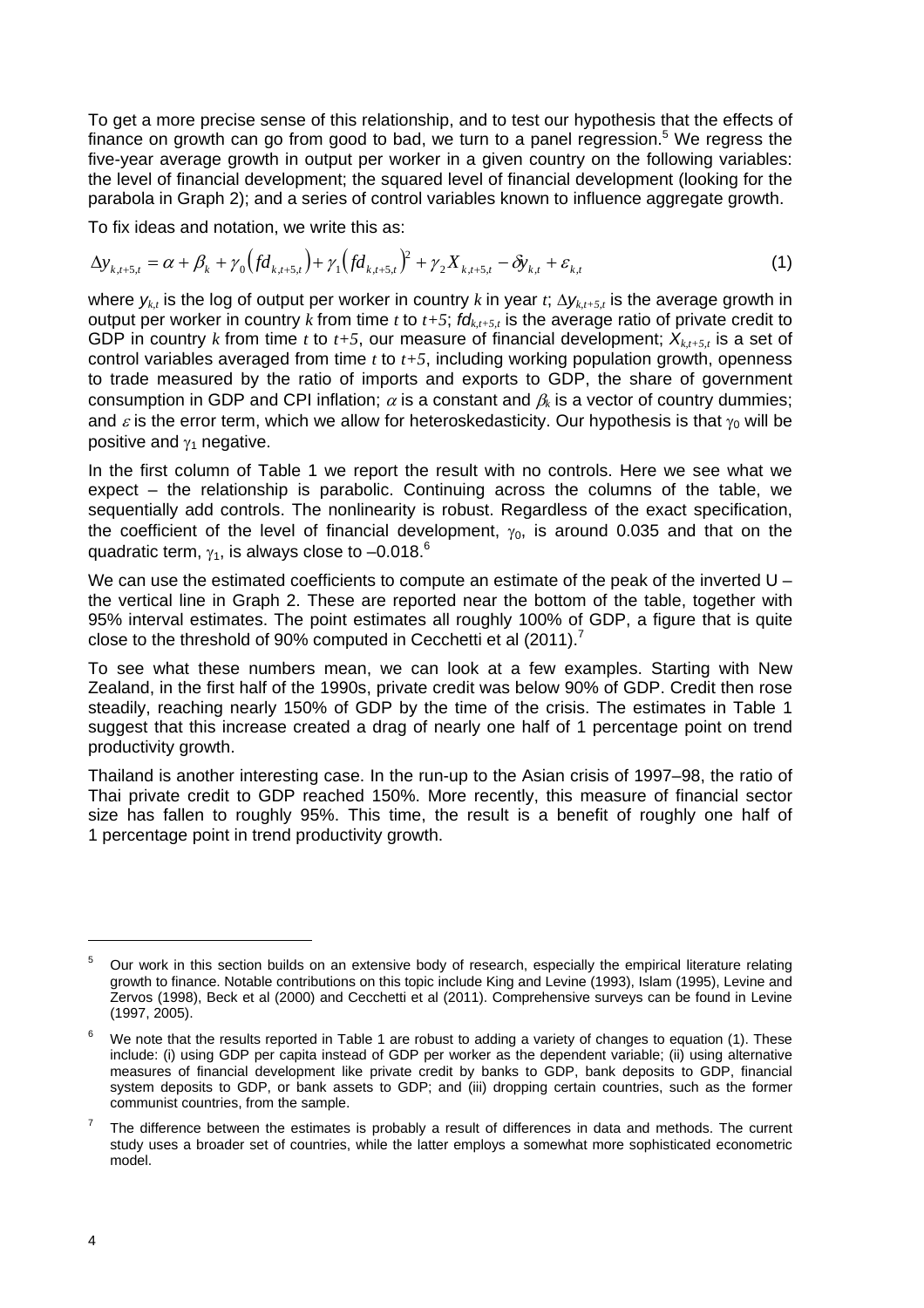Finally, take the example of the United States, where private credit grew to more than 200% of GDP by the time of the financial crisis. Reducing this to a level closer to 100% would, by our estimates, yield a productivity growth gain of more than 150 basis points.

| Dependent variable: five-<br>year average real GDP-<br>per-worker growth                  | (1)          | (2)          | (3)          | (4)          | (5)          | (6)          |
|-------------------------------------------------------------------------------------------|--------------|--------------|--------------|--------------|--------------|--------------|
| Five-year average private                                                                 | $0.036***$   | $0.038***$   | $0.035***$   | $0.035***$   | $0.035***$   | $0.048**$    |
| credit to GDP                                                                             | (0.011)      | (0.011)      | (0.011)      | (0.011)      | (0.011)      | (0.021)      |
| Five-year average private                                                                 | $-0.018***$  | $-0.018***$  | $-0.018***$  | $-0.017***$  | $-0.017***$  | $-0.022***$  |
| credit to GDP squared                                                                     | (0.005)      | (0.005)      | (0.005)      | (0.005)      | (0.005)      | (0.008)      |
| Log of real GDP per worker                                                                | $-0.742***$  | $-1.020***$  | $-1.110***$  | $-1.110***$  | $-1.160***$  | $-6.220***$  |
|                                                                                           | (0.211)      | (0.210)      | (0.208)      | (0.207)      | (0.204)      | (1.200)      |
| Five-year working                                                                         |              | $-0.478***$  | $-0.480***$  | $-0.471***$  | $-0.501***$  | $-0.685***$  |
| population growth                                                                         |              | (0.162)      | (0.160)      | (0.163)      | (0.152)      | (0.162)      |
| Five-year average                                                                         |              |              | $0.010***$   | $0.010***$   | $0.009***$   | $0.054***$   |
| openness to trade                                                                         |              |              | (0.003)      | (0.003)      | (0.003)      | (0.010)      |
| Five-year average                                                                         |              |              |              | 0.0106       | 0.0107       | $-0.145$     |
| government consumption<br>share in GDP                                                    |              |              |              | (0.046)      | (0.045)      | (0.331)      |
| Five-year average CPI                                                                     |              |              |              |              | 0.0378       | 0.047        |
| inflation                                                                                 |              |              |              |              | (0.036)      | (0.037)      |
| Turning point for the effect<br>of private credit to GDP on<br>real GDP-per-worker growth | 0.98         | 1.02         | 0.99         | 0.99         | 1.01         | 1.08         |
| 95% confidence interval                                                                   | [0.97; 1.00] | [1.01; 1.03] | [0.98; 1.01] | [0.98; 1.01] | [0.99; 1.02] | [1.06; 1.11] |
| Observations                                                                              | 270          | 270          | 270          | 270          | 270          | 270          |
| R-squared                                                                                 | 0.098        | 0.160        | 0.190        | 0.190        | 0.213        | 0.424        |

## Table 1 **GDP-per-worker growth and private credit to GDP**

The dependent variable is the five-year average real GDP-per-worker growth for 1980–2009 for each country, which yields six observations per country. Five-year averages for the independent variables are computed over the same period as the dependent variable. The log of real GDP per worker is the natural logarithm of real GDP per worker for the initial year of the period over which the averages are computed, divided by 100. All estimates include a non-reported constant. Column (6) includes country dummies. Robust standard errors are in parentheses. Significance at the 1/5/10% level is indicated by \*\*\*/\*\*/\*. The turning point for the effect of private credit to GDP on real GDP-per-worker growth is the level for private credit to GDP below (above) which an increase in private credit to GDP is estimated to raise (reduce) real GDP-per-worker growth. For country sample and sources, see data appendix.

We should be very clear that we do not in any way view these peak debt values as targets, and neither should any readers (or authorities). These are levels of debt that a country should only approach in extremis. And as discussed in more detail by Cecchetti et al (2011), under normal circumstances we would expect to see debt at much lower levels than these thresholds. Keeping debt well below 90% of GDP provides the room needed to respond in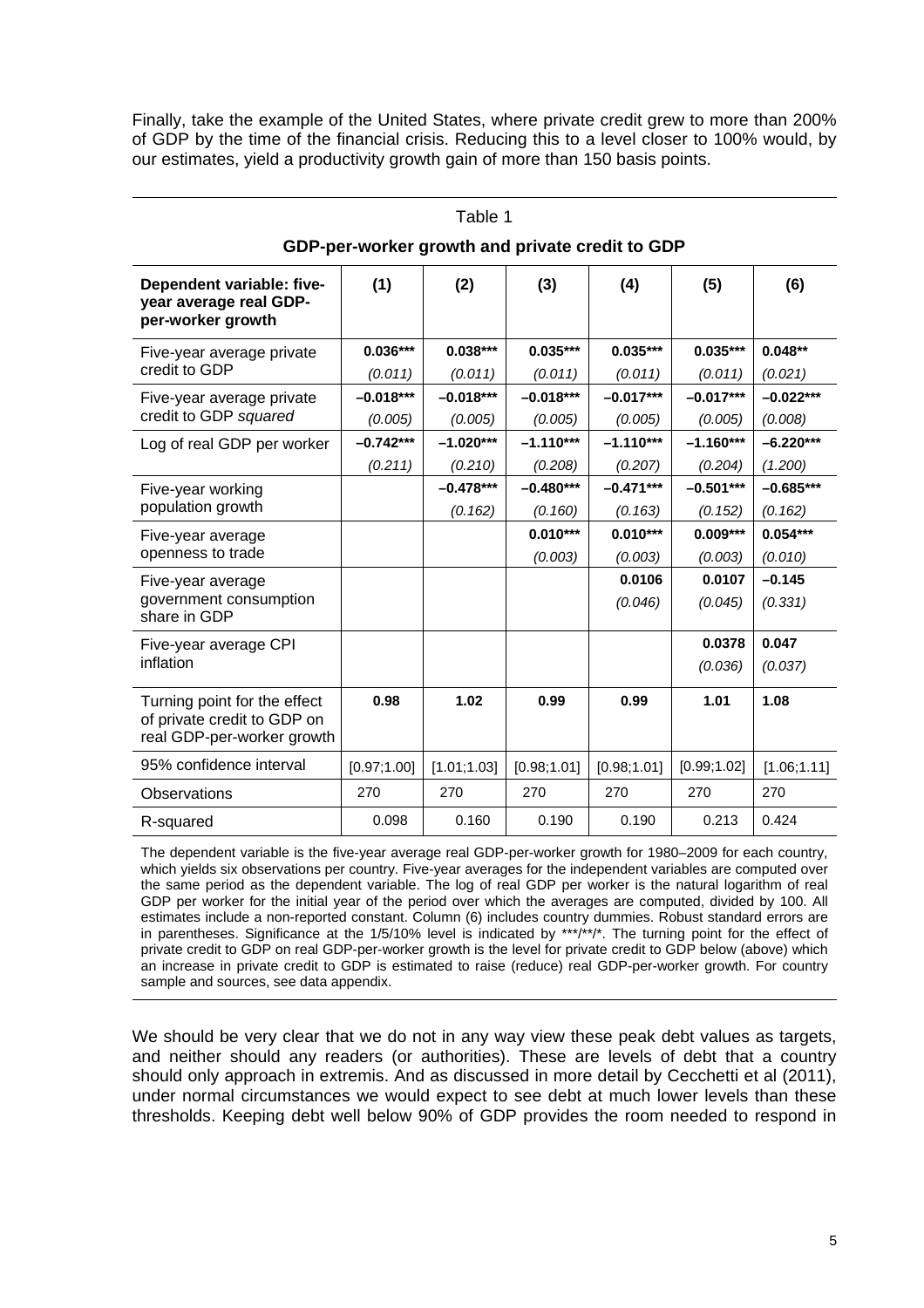the event of a severe shock. Otherwise, should a crisis arise, the additional accumulation of debt would result in a drag on growth that would make recovery even more difficult than it already is. $8$ 

#### **2.2 Alternative measures of financial development**

In the previous section, financial development was measured using total credit extended to the private sector. In this section we examine the robustness of this result to the use of alternative measures of financial sector size. We start by looking at the consequences of using bank credit rather than total credit, and then move on to study the relationship between growth and the share of employment accounted for by the financial sector.

#### *2.2.1 Bank credit as a measure of financial development*

Differences in financial system structure imply that credit can mean different things in different countries. And this difference could be the driving force behind our results. For example, the inverted U-shape could reflect compositional effects, with bank-based financial systems being one part of the parabola and market-based financial systems being the other. To examine this possibility, we replace private credit with private credit by banks (relative to GDP) in equation (1).

Table 2 presents the results of this exercise. Again, we start with no controls in the first column and add controls sequentially moving to the right in the table. The results confirm both the parabolic relationship and its robustness. Furthermore, the point estimates themselves are very close to those in Table 1.

Looking at the peak of the parabola, we estimate that for private credit extended by banks, the turning point is closer to 90% of GDP – somewhat lower than for total credit. Many countries are close to or beyond this level, suggesting that more credit will not translate into higher trend growth. For example, in Portugal, private credit by banks was 160% of GDP at the onset of the financial crisis. The corresponding figure for the UK was 180% of GDP and even reached 200% of GDP in Denmark. By contrast, a country like India, where bank credit is less than 50% of GDP, can still reap significant benefits from further financial deepening in terms of increasing productivity growth.

<sup>8</sup> This argument is consistent with the results of welfare maximisation, which would imply that, in normal times, debt should be maintained below the level at which borrowing constraints become binding.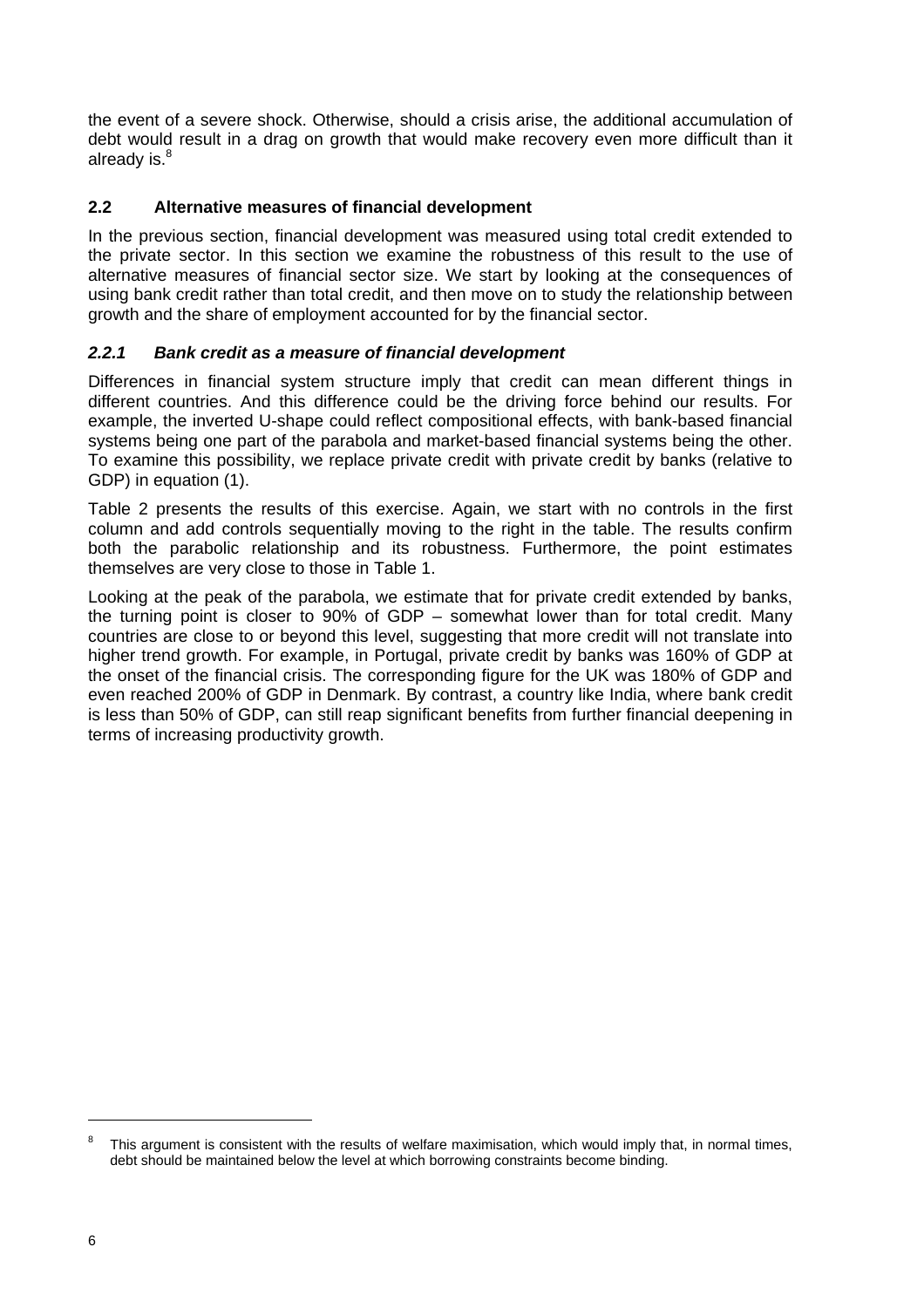| <b>Dependent variable:</b><br>five-year average real<br>GDP-per-worker growth                | (1)          | (2)          | (3)          | (4)          | (5)          | (6)          |
|----------------------------------------------------------------------------------------------|--------------|--------------|--------------|--------------|--------------|--------------|
| Five-year average private<br>credit by banks to GDP                                          | $0.0369***$  | $0.0373***$  | $0.0336***$  | $0.0334***$  | $0.0325***$  | $0.0477**$   |
|                                                                                              | (0.0117)     | (0.0116)     | (0.0118)     | (0.0118)     | (0.0121)     | (0.0208)     |
| Five-year average private                                                                    | $-0.0196***$ | $-0.0193***$ | $-0.0185***$ | $-0.0184***$ | $-0.0178***$ | $-0.0229***$ |
| credit by banks to GDP<br>squared                                                            | (0.00520)    | (0.00522)    | (0.00521)    | (0.00519)    | (0.00543)    | (0.00836)    |
| Log of real GDP per                                                                          | $-0.732***$  | $-0.979***$  | $-1.046***$  | $-1.049***$  | $-1.086***$  | $-6.279***$  |
| worker                                                                                       | (0.195)      | (0.197)      | (0.195)      | (0.195)      | (0.191)      | (1.174)      |
| Five-year working                                                                            |              | $-0.461***$  | $-0.463***$  | $-0.455***$  | $-0.483***$  | $-0.675***$  |
| population growth                                                                            |              | (0.164)      | (0.163)      | (0.166)      | (0.155)      | (0.164)      |
| Five-year average                                                                            |              |              | $0.0105***$  | $0.0105***$  | 0.00979***   | $0.0545***$  |
| openness to trade                                                                            |              |              | (0.00295)    | (0.00297)    | (0.00296)    | (0.0108)     |
| Five-year average                                                                            |              |              |              | 0.00962      | 0.00977      | $-0.114$     |
| government consumption<br>share in GDP                                                       |              |              |              | (0.0453)     | (0.0445)     | (0.329)      |
| Five-year average CPI<br>inflation                                                           |              |              |              |              | 0.0364       | 0.0456       |
|                                                                                              |              |              |              |              | (0.0368)     | (0.0368)     |
| Turning point for the effect<br>of private credit to GDP<br>on real GDP-per-worker<br>growth | 0.94         | 0.96         | 0.91         | 0.91         | 0.92         | 1.04         |
| 95% confidence interval                                                                      | [0.93; 0.95] | [0.95; 0.98] | [0.90; 0.92] | [0.90; 0.92] | [0.90; 0.93] | [1.02;1.07]  |
| Observations                                                                                 | 269          | 269          | 269          | 269          | 269          | 269          |
| R-squared                                                                                    | 0.103        | 0.161        | 0.194        | 0.194        | 0.215        | 0.426        |

| Table 2 |                                                          |
|---------|----------------------------------------------------------|
|         | GDP-per-worker growth and private credit by banks to GDP |

The dependent variable is the five-year average real GDP-per-worker growth for 1980–2009 for each country, which yields six observations per country. Five-year averages for the independent variables are computed over the same period as the dependent variable. The log of real GDP per worker is the natural logarithm of real GDP per worker for the initial year of the period over which the averages are computed, divided by 100. All estimates include a non-reported constant. Column (6) includes country dummies. Robust standard errors are in parentheses. Significance at the 1/5/10% level is indicated by \*\*\*/\*\*/\*. The turning point for the effect of private credit by banks to GDP on real GDP-per-worker growth is the level for private credit by banks to GDP below (above) which an increase in private credit to GDP is estimated to raise (reduce) real GDP-per-worker growth. For country sample and sources, see data appendix.

#### *2.2.2 Financial sector employment as a measure of financial development*

The use of credit as a measure of financial development means that we are focusing on the output of the sector. An alternative gauge of financial sector size and financial development, one based on inputs, is the financial sector's share in the economy's total employment. Using a more limited sample drawn from 21 OECD economies over the period from 1980 to 2009, we look at the relationship between the financial sector's use of the economy's labour resources and aggregate growth. In addition to providing a different measure of financial development, the analysis using an input-based measure of financial development provides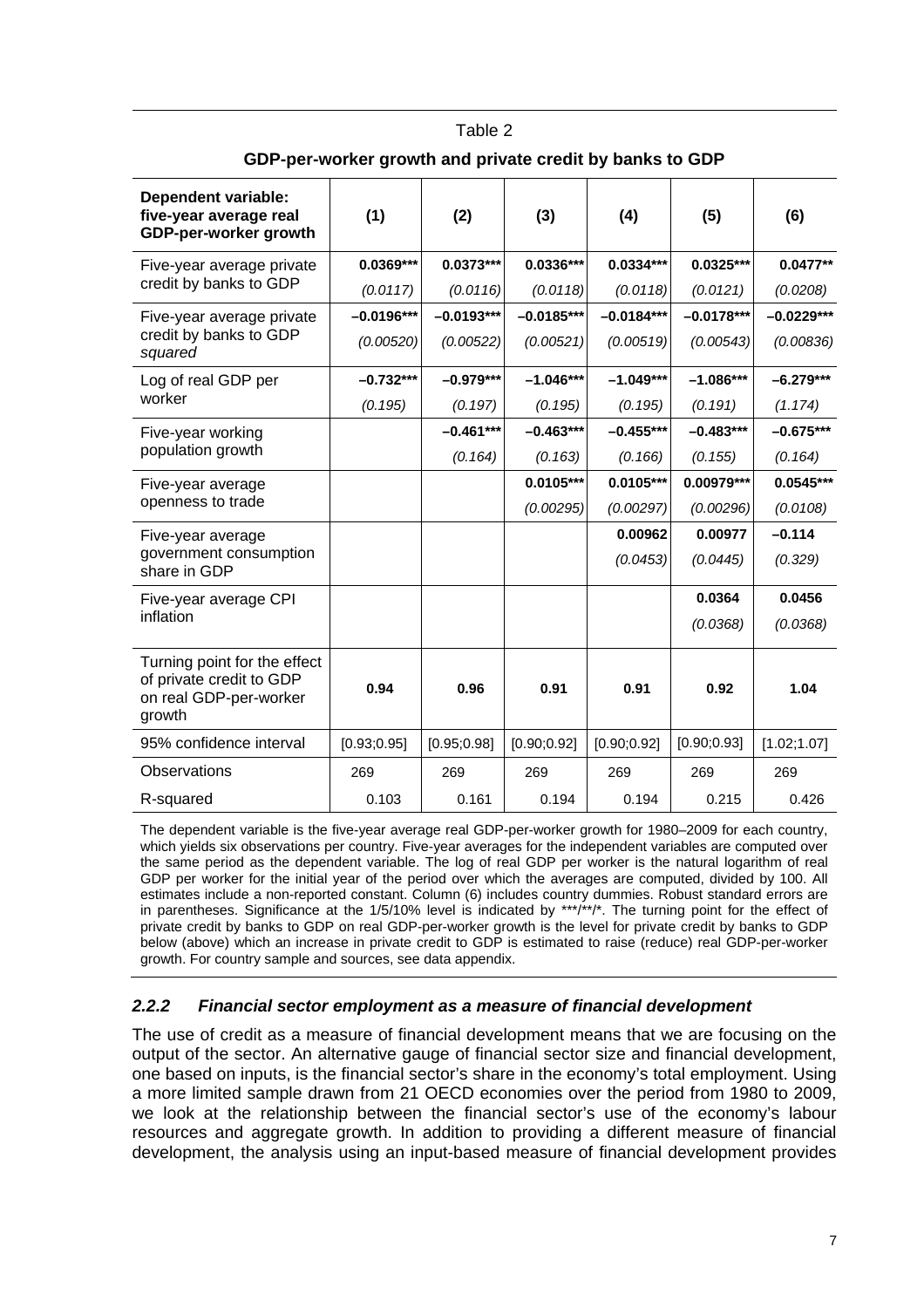an important check that the inverted U-shaped effect on growth is not simply the result of using a sample which mixes advanced and emerging market economies.



<sup>1</sup> Graphical representation of  $\Delta y_{k,t+5,t} = \alpha + \beta_k + \gamma_0 \left( f_{s_{k,t,t+5}} \right) + \gamma_1 \left( f_{s_{k,t,t+5}} \right)^2 - \delta y_{k,t} + \varepsilon_{k,t}$  over the period 1980–2009. For country sample and sources, see data appendix.

We start with a scatter plot in Graph 3, which is analogous to Graph 2. The results confirm our previous results: the relationship between growth and the financial sector's share in employment is an inverted U. At low levels, an increase in the financial sector's share in total employment is actually associated with higher GDP-per-worker growth. But there is a threshold beyond which a larger financial sector becomes a drag on productivity growth.

Turning to the regression analysis, we estimate equation (1) using the five-year average financial sector share in total employment in country as a measure of financial development (*fd*). Again, on the left-hand side we have the five-year average growth in output per worker in a given country. And on the right-hand side, we have the financial sector's share in total employment, the financial sector's share in total employment *squared*, and various controls.

Table 3 presents the results from this exercise. Here we see the result that we expect – the relationship is parabolic.<sup>9</sup> Again, the result is robust to the addition of controls.

<sup>9</sup> Introducing country fixed effects changes the results only modestly. In particular, the estimated coefficient for the linear and the quadratic term are such that the share of financial intermediation in total employment that maximises growth is lower than the one obtained without country fixed effects. This reinforces the idea that the estimated turning point should be regarded not as a target but rather as an upper bound.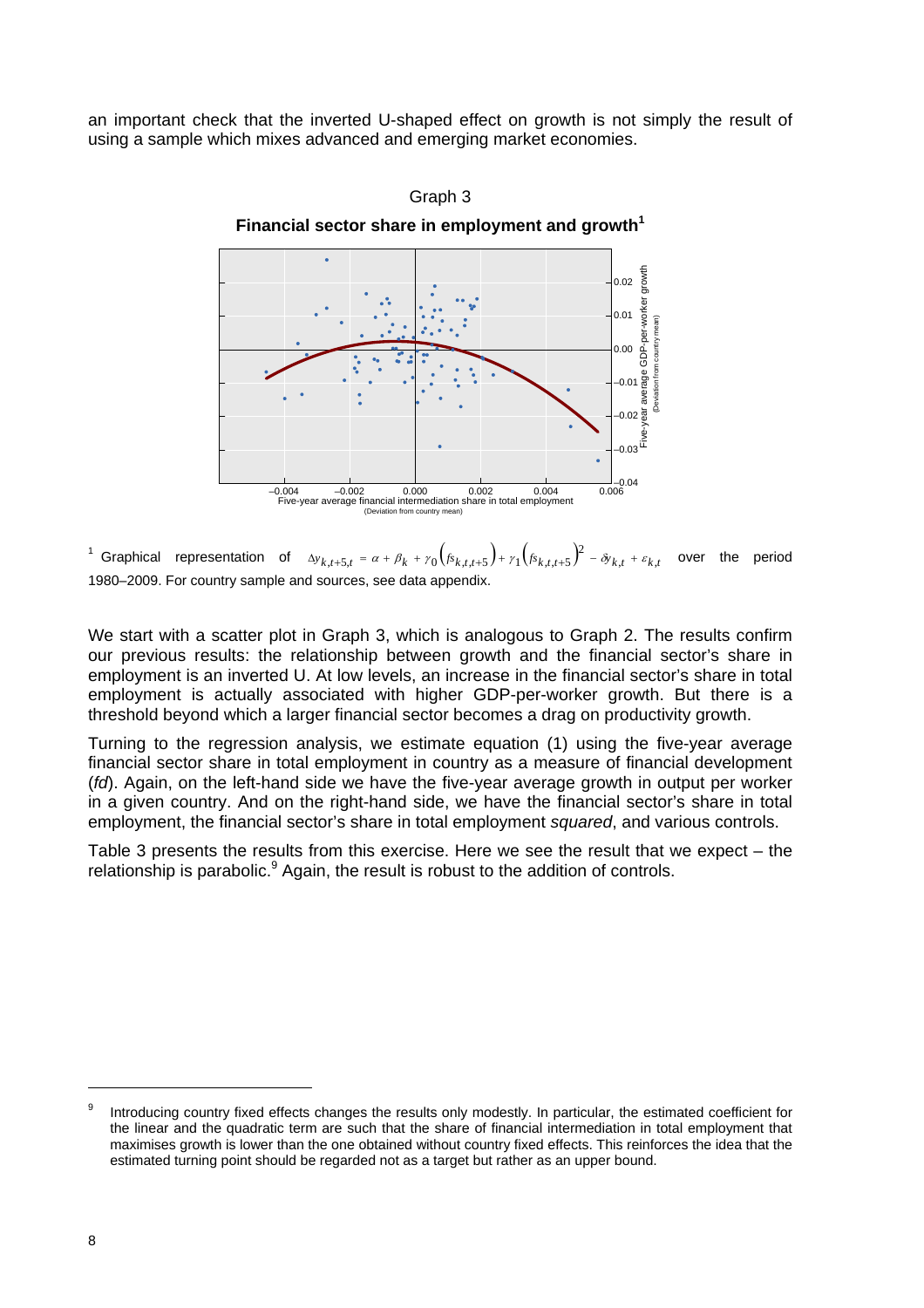| ODF-per-worker growth and miancial sector share in employment                                                                        |              |              |              |              |              |                 |
|--------------------------------------------------------------------------------------------------------------------------------------|--------------|--------------|--------------|--------------|--------------|-----------------|
| Dependent variable: five-<br>year average real GDP-<br>per-worker growth                                                             | (1)          | (2)          | (3)          | (4)          | (5)          | (6)             |
| Five-year average financial                                                                                                          | 3.345***     | 3.335***     | 3.354***     | $3.347***$   | $3.341***$   | $5.574**$       |
| intermediation share in total<br>employment                                                                                          | (0.690)      | (0.677)      | (0.675)      | (0.706)      | (0.705)      | (2.602)         |
| Five-year average financial                                                                                                          | $-43.35***$  | $-43.31***$  | $-43.48***$  | $-43.37***$  | $-43.30***$  | $-103.6***$     |
| intermediation share in total<br>employment squared                                                                                  | (9.025)      | (9.004)      | (8.980)      | (9.516)      | (9.493)      | (35.82)         |
| Log of real GDP per worker                                                                                                           | $-3.346***$  | $-3.334***$  | $-3.409***$  | $-3.417***$  | $-3.407***$  | $-6.087***$     |
|                                                                                                                                      | (0.665)      | (0.672)      | (0.708)      | (0.708)      | (0.707)      | (1.537)         |
| Five-year working                                                                                                                    |              | 0.0243       | 0.00762      | 0.00799      | 0.0129       | $-0.111$        |
| population growth                                                                                                                    |              | (0.189)      | (0.174)      | (0.174)      | (0.181)      | (0.237)         |
| Five-year average                                                                                                                    |              |              | 0.00195      | 0.00194      | 0.00193      | 0.0171          |
| openness to trade                                                                                                                    |              |              | (0.00431)    | (0.00442)    | (0.00439)    | (0.0173)        |
| Five-year average                                                                                                                    |              |              |              | 0.00260      | 0.00249      | $-0.360$        |
| government consumption<br>share in GDP                                                                                               |              |              |              | (0.0581)     | (0.0586)     | (0.269)         |
| Five-year average CPI                                                                                                                |              |              |              |              | $-0.00256$   | 0.0181          |
| inflation                                                                                                                            |              |              |              |              | (0.0236)     | (0.0250)        |
| Turning point (in %) for the<br>effect of financial<br>intermediation share in total<br>employment on real GDP-<br>per-worker growth | 3.86         | 3.85         | 3.86         | 3.86         | 3.86         | 2.69            |
| 95% confidence interval                                                                                                              | [1.20; 6.51] | [1.28; 6.42] | [1.29; 6.42] | [1.22; 6.50] | [1.22; 6.50] | $[-6.34; 11.7]$ |
| Observations                                                                                                                         | 95           | 95           | 95           | 95           | 95           | 95              |
| R-squared                                                                                                                            | 0.331        | 0.331        | 0.333        | 0.333        | 0.333        | 0.536           |

#### Table 3 **GDP-per-worker growth and financial sector share in employment**

The dependent variable is the five-year average real GDP-per-worker growth for 1980–2009 for each country, which yields six observations per country. Five-year averages for the independent variables are computed over the same period as the dependent variable. The log of real GDP per worker is the natural logarithm of real GDP per worker for the initial year of the period over which the averages are computed, divided by 100. All estimates include a non-reported constant. Column (6) includes country dummies. Robust standard errors are in parentheses. Significance at the 1/5/10% level is indicated by \*\*\*/\*\*/\*. The turning point for the effect of the financial sector's share in total employment on real GDP-per-worker growth is the level of the financial sector's share in total employment below (above) which an increase in the financial sector's share in total employment is estimated to raise (reduce) real GDP-per-worker growth. For country sample and sources, see data appendix.

To see what these numbers mean, we first look at the recent data for the sample countries and evaluate them against the estimate for the turning point of 3.9% reported at the bottom of Table 3. Graph 4 shows that in most countries, the financial sector's share in total employment is below or significantly below the threshold beyond which the effect on GDPper-worker growth turns from positive to negative. Indeed, the size of the financial sector is above this growth-maximising point only in some cases. Examples are Canada, Switzerland, Ireland and, to a lesser extent, the United States. However, as was stressed above, the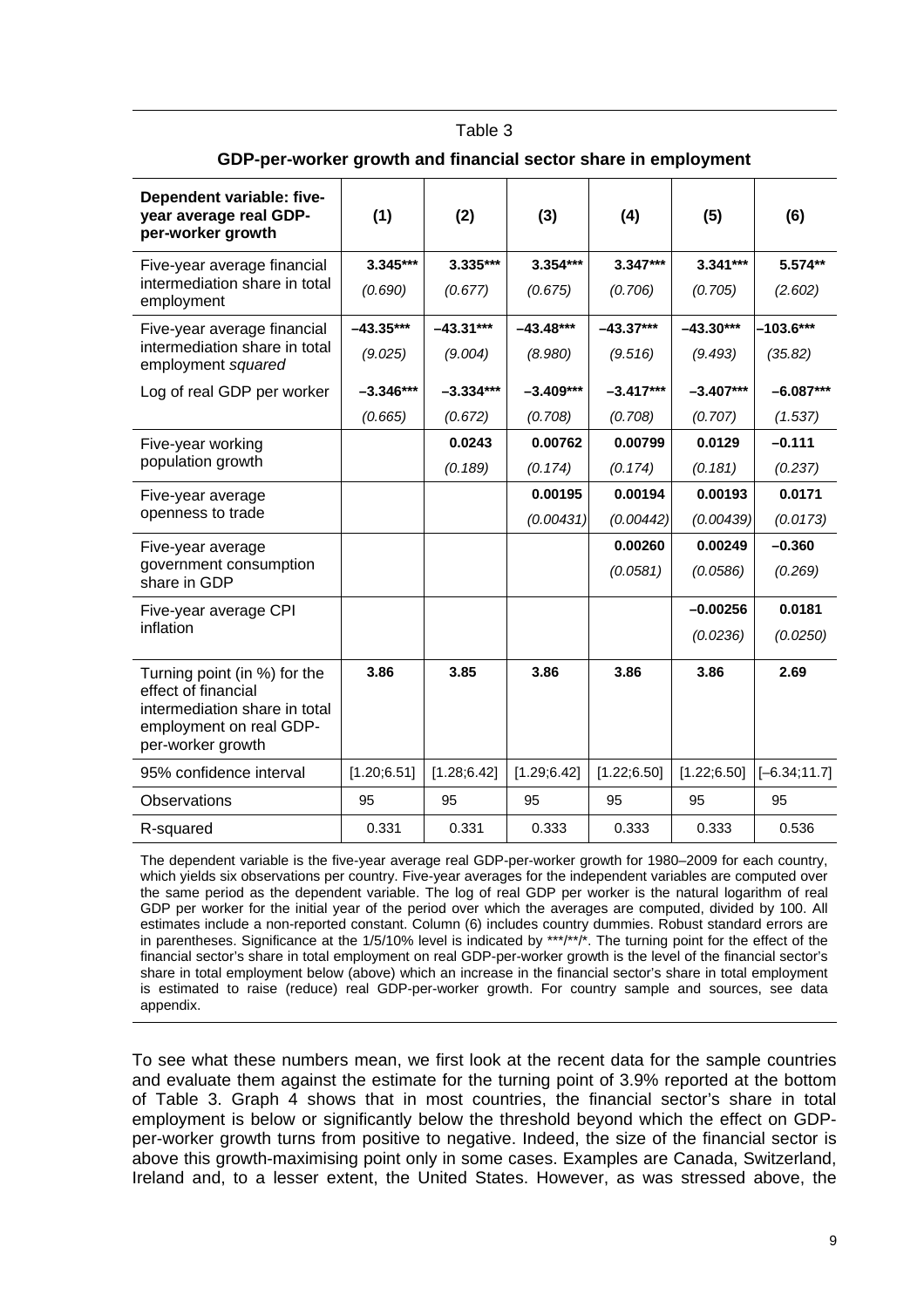growth-maximising size of the financial sector should not be considered as a target, in particular because it is possible that the negative effect on growth may start materialising for lower levels. From that point of view, all countries in our sample are considerably above the lower band of the 95% confidence interval around the estimate for the turning point. This means that for all countries, further increases in financial sector size are most likely to have mixed effects on productivity growth. However, this result also owes to the limited sample we use, which mechanically raises the size of the confidence interval around the estimated turning point.



#### Graph 4 **Average financial sector share in total employment, 2005–09<sup>1</sup>**

 $1$  AU = Australia, AT = Austria, BE = Belgium, CA = Canada, CH = Switzerland, DE = Germany, DK = Denmark, ES = Spain, FI = Finland, FR = France, GB = United Kingdom, IE = Ireland, IT = Italy, JP = Japan, KR = Korea,  $NL = Netherlands, NO = Norway, NZ = New-Zealand, PT = Portugal, SE = Sweden, US = United States.$ 

Sources: OECD Structural Analysis database; authors' calculations.

Coming back to the countries where the financial sector's share in total employment is above the growth-maximising point, we can compute the gain in GDP-per-worker growth if their financial sectors were to shrink back to the growth-maximising point. For Canada, the gain is 1.3 percentage points, for Switzerland 0.7 percentage points and for Ireland 0.2 percentage points.

The case of Ireland is interesting because over the period 1995–99, the share of the Irish financial sector's share in total employment was 3.84% – very close to the growthmaximising value. But over the next 10 years, the share rose to more than 5%. Had the share been constant between1995–99 and 2005–09, our estimates suggest that Irish trend GDP-per-worker growth could have been as much as 0.4 percentage points higher over the past decade.

### **3. The real effects of financial sector growth**

Having established that there is a point at which financial development switches from propelling real growth to holding it back, we now turn to an examination of the impact of the speed of development on productivity growth. Put another way, we examine how financial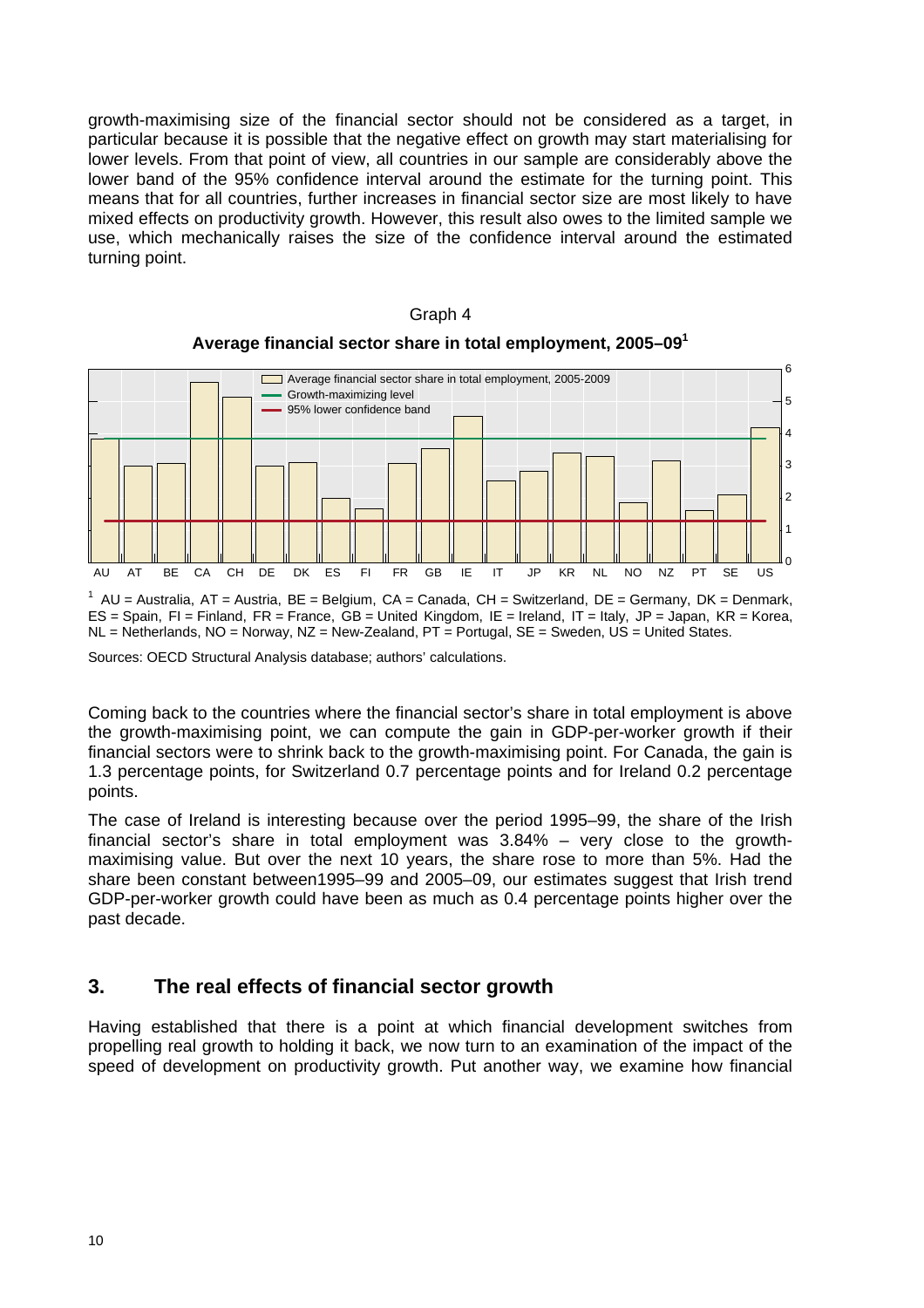sector booms – periods when financial development is moving at a particularly fast pace – can affect growth.<sup>10</sup>

Unlike in the earlier exercise, we cannot simply rely on the ratio of private credit to GDP to measure financial sector growth. If we were to do this, financial sector growth would be negatively associated with GDP growth by construction. To bypass this problem, we use data on employment in the financial sector and measure financial sector growth as the growth rate in the financial sector's share in total employment.

As noted in the previous section, using employment data comes at a cost since employment data for the financial sector are available for a limited subset of our previous sample of countries. Hence we focus on the 21-country subset of OECD countries.



Graph 5

<sup>1</sup> Graphical representation of  $\Delta y_{k,t+5,t} = \alpha + \beta_k + \gamma_0 \Delta f d_{k,t+5,t} - \delta y_{k,t} + \varepsilon_{k,t}$  over the period 1980–2009, where  $y_{k,t}$  is the log of output per worker in country k in year  $t$ ;  $\Delta y$ <sub>k+5</sub>, is the average growth in output per worker in country k from time *t* to  $t+5$ ;  $\Delta f d_{k,t+5}$ , is the average growth in financial intermediation employment in country *k* from time *t* to  $t+5$ ;  $\beta_k$  is a vector of country dummies; and  $\varepsilon_k$ , is a residual. For country sample and sources, see data appendix.

Graph 5 summarises our main finding. Again, on the vertical axis we plot the five-year average GDP-per-worker growth. On the horizontal axis, we now plot the five-year average growth in the financial sector's share in total employment.<sup>11</sup> (As in Graphs 2 and 3, both variables are measured as deviations from their country-specific means.) The result is quite

 $\overline{a}$ 

There is a large and well-known literature on this financial accelerator and its quantitative implications for the business cycle (see Bernanke and Gertler (1989) and Bernanke et al (1999), for instance). Likewise, there is a significant body of research examining credit cycles (from Kiyotaki and Moore (1997) to more recent work by Caballero et al (2006) on the dotcom bubble or Lorenzoni (2008), who look at the normative implications of credit booms). We are, however, unaware of empirical studies on the implications of financial booms for longrun arowth.

 $11$  The results reported in this section are robust to the use of financial sector value added in place of the financial sector's share in total employment.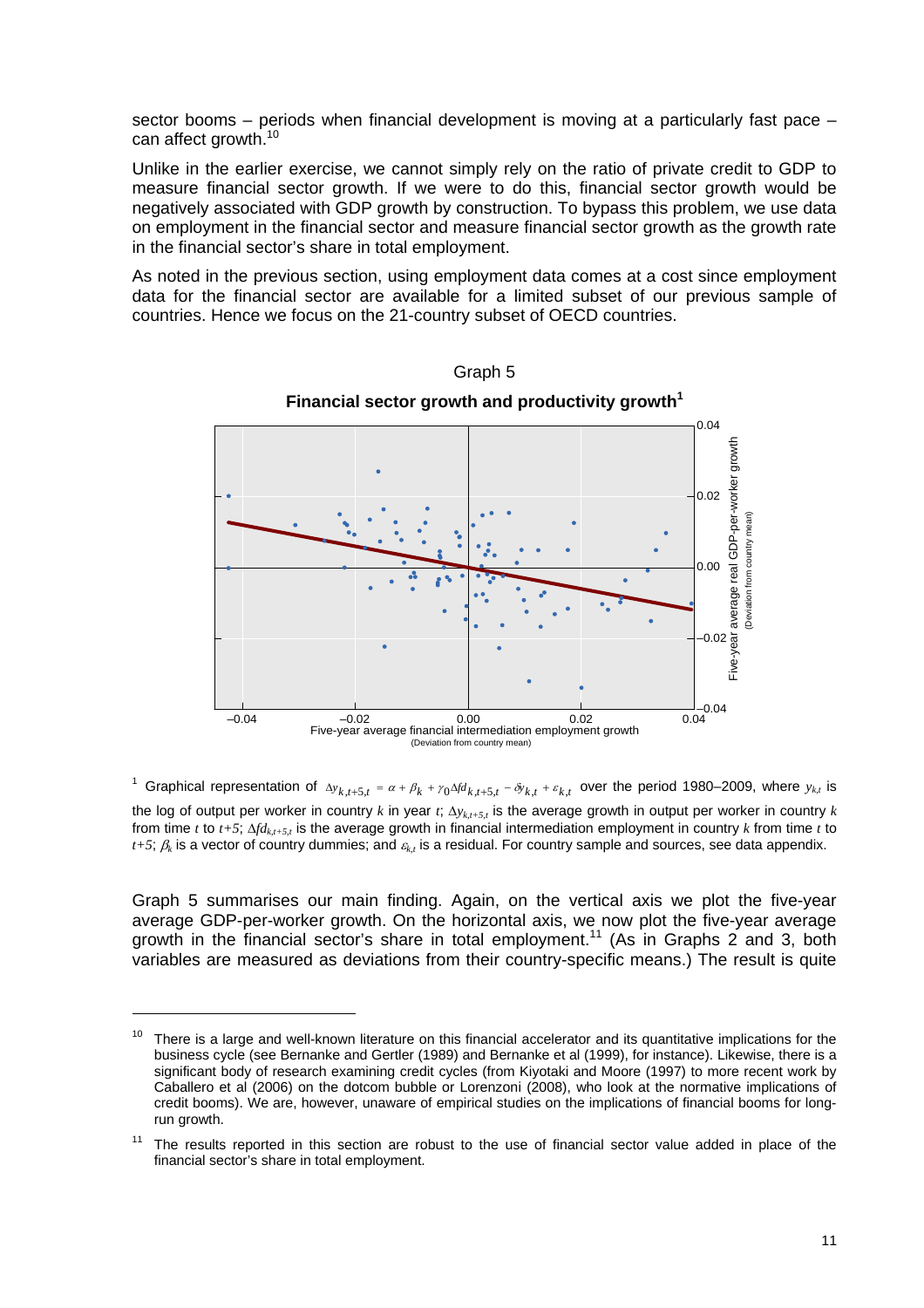striking: there is a very clear negative relationship. The faster the financial sector grows, the slower the economy as a whole grows!In order to verify that this relationship is robust, we follow the same procedure as before, estimating a panel regression with the five-year average annual growth rate in GDP per worker as the dependent variable. In addition to the controls used in equation (1), we now introduce financial sector growth. But, unlike in the earlier exercise, we cannot simply take the change in the ratio of private sector to GDP as the object of interest. If we were to do this, we would have GDP growth on the left-hand side of the regression and the inverse of GDP growth on the right-hand side, so finding a negative relationship would be wholly uninformative. It is for this reason that we now measure financial sector growth using employment growth and estimate:

$$
\Delta y_{k,t+5,t} = \alpha + \beta_k + \gamma_0 \Delta f d_{k,t+5,t} + \gamma_1 X_{k,t+5,t} - \delta y_{k,t} + \varepsilon_{k,t}
$$
\n(2)

where all variables are defined as before, with the exception of  $\Delta f d_{k,t+5,t}$ , which is the average growth in the financial sector's share in total employment in country *k* from time *t* to *t+*5. We note that the vector of controls in equation (2) includes the growth rate of the working population, trade openness measured as the ratio of imports plus exports to GDP, the share of government consumption in GDP, CPI inflation and the *level* of financial development.

Table 4 presents the results of estimating equation (2) using a variety of measures of financial sector size as controls. Our interest is in the first row of the table, which reports the estimates of  $\gamma_0$ , the coefficient on the financial sector growth. The result evident in Graph 4 is confirmed by more careful statistical analysis: the faster financial sector employment grows, the worse it is for productivity growth (measured as five-year average growth in GDP per worker). Moreover, this effect survives regardless of the combination and definition of the controls.12

To assess the magnitude of the effects, we start by comparing a country with constant employment in financial intermediation with one in which employment grows at 1.6 percentage points per year, the sample average for those with positive growth. The elasticity estimate of –0.33 implies that the first country will grow on average 50 basis points faster than the second country. Given that the sample average productivity growth rate is 1.3%, this strikes us as sizeable.

Turning to some country examples, we look at Ireland and Spain – admittedly extreme cases. During the five years beginning in 2005, Irish and Spanish financial sector employment grew at an average rate of 4.1% and 1.4% per year, while output per worker fell by 2.7% and 1.4%, respectively. Our estimates imply that if financial sector employment had been constant in these two countries, it would have shaved 1.4 percentage points from the decline in Ireland and 0.6 percentage points in Spain. In other words, by our reckoning financial sector growth accounts for one third of the decline in Irish output per worker and 40% of the drop in Spanish output per worker.

Note that the effect of control variables is relatively different from what it was in the previous regression. In particular, government size now has a significant negative effect on growth at the margin. This could be related to the fact that here we focus on advanced economies, where high government consumption is more likely to have a detrimental effect on the private sector. The speed of convergence is also much higher (between 7 and 8% a year) than in the previous regressions, which is also probably related to sample difference.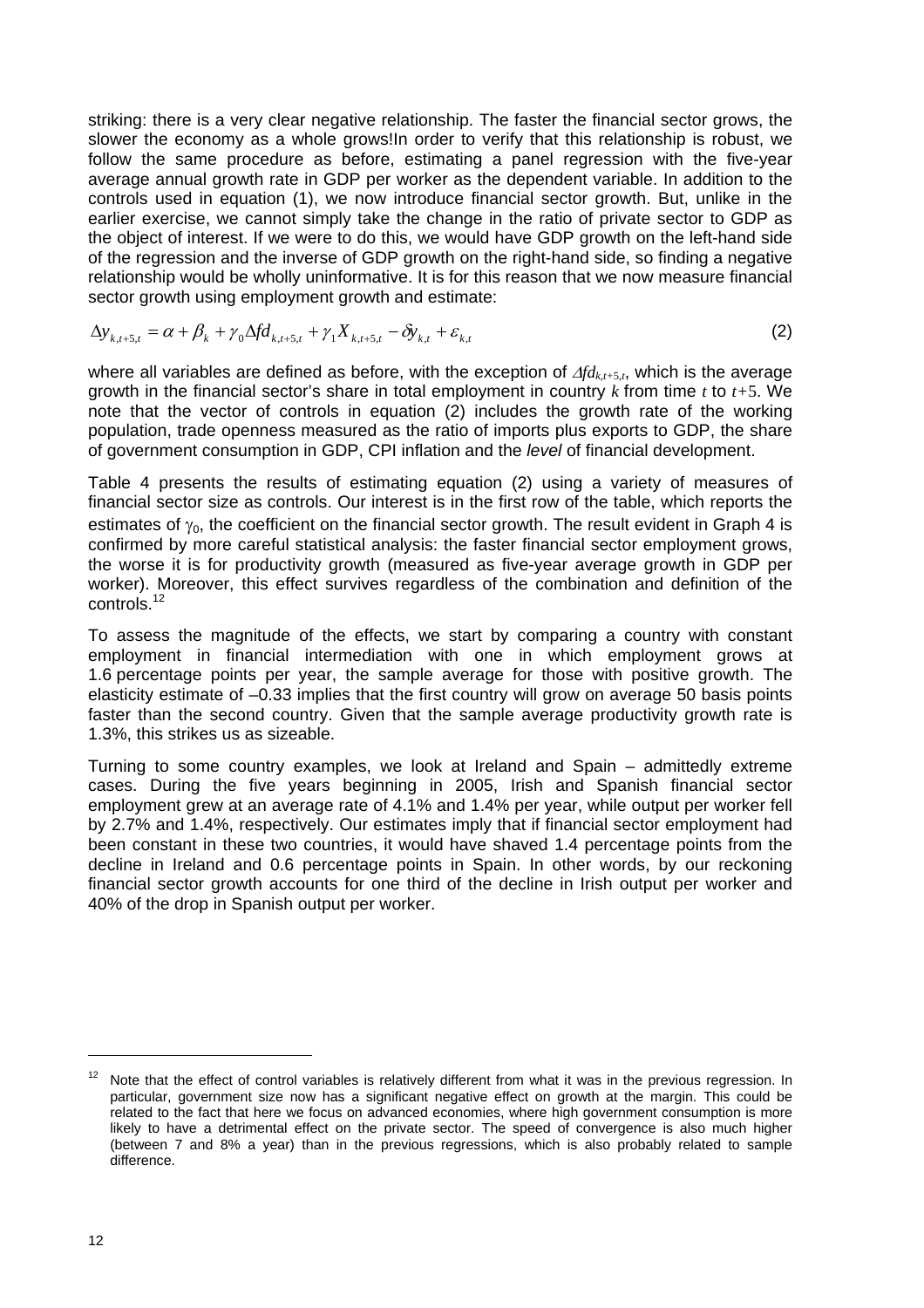| Dependent variable: five-year<br>average real GDP-per-worker<br>growth | (1)         | (2)         | (3)         | (4)         | (5)         |
|------------------------------------------------------------------------|-------------|-------------|-------------|-------------|-------------|
| Five-year average financial                                            | $-0.471***$ | $-0.327***$ | $-0.325***$ | $-0.328***$ | $-0.331***$ |
| intermediation employment growth                                       | (0.083)     | (0.074)     | (0.073)     | (0.073)     | (0.074)     |
| Five-year working population growth                                    | $-0.356*$   | $-0.275$    | $-0.286$    | $-0.270$    | $-0.259$    |
|                                                                        | (0.204)     | (0.186)     | (0.183)     | (0.188)     | (0.191)     |
| Five-year average openness to trade                                    | 0.007       | 0.022       | 0.023       | 0.022       | 0.022       |
|                                                                        | (0.0148)    | (0.0138)    | (0.0143)    | (0.0142)    | (0.0138)    |
| Five-year average government                                           | $-0.762***$ | $-0.636***$ | $-0.626***$ | $-0.637***$ | $-0.635***$ |
| consumption share in GDP                                               | (0.212)     | (0.219)     | (0.220)     | (0.220)     | (0.219)     |
|                                                                        | 0.021       | 0.011       | 0.011       | 0.011       | 0.011       |
| Five-year average CPI inflation                                        | (0.018)     | (0.018)     | (0.018)     | (0.018)     | (0.018)     |
|                                                                        | $-0.083***$ | $-0.073***$ | $-0.072***$ | $-0.074***$ | $-0.076***$ |
| Log of real GDP per worker                                             | (0.014)     | (0.012)     | (0.012)     | (0.012)     | (0.012)     |
| Financial intermediation share in total                                | $-1.732***$ |             |             |             |             |
| employment                                                             | (0.529)     |             |             |             |             |
|                                                                        |             | $-0.001$    |             |             |             |
| Private credit to GDP                                                  |             | (0.005)     |             |             |             |
| Private credit by banks to GDP                                         |             |             | $-0.002$    |             |             |
|                                                                        |             |             | (0.006)     |             |             |
| Financial system assets to GDP                                         |             |             |             | $-0.000$    |             |
|                                                                        |             |             |             | (0.006)     |             |
| Banking system assets to GDP                                           |             |             |             |             | 0.002       |
|                                                                        |             |             |             |             | (0.005)     |
| Observations                                                           | 104         | 110         | 110         | 110         | 110         |
| R-squared                                                              | 0.616       | 0.583       | 0.584       | 0.583       | 0.583       |

## Table 4 **GDP-per-worker growth and financial sector growth**

The dependent variable is the five-year average real GDP-per-worker growth for 1980–2009 for each country. Five-year averages for the independent variables are computed over the same period as the dependent variable. The log of real GDP per worker is the natural logarithm of real GDP per worker for the initial year of the period over which the averages are computed. The financial intermediation share in total employment is the share of the financial intermediation sector in total employment for the initial year of the period over which the averages are computed. Private credit (by banks) to GDP is the ratio of private credit (by banks) to GDP for the initial year of the period over which the averages are computed. Financial (banking) system assets to GDP are measured as the ratio of financial (banking) system assets to GDP for the initial year of the period over which the averages are computed. All estimates include country dummies. Robust standard errors are in parentheses. Significance at the 1/5/10% level is indicated by \*\*\*/\*\*/\*. For country sample and sources, see data appendix.

Overall, the lesson is that big and fast-growing financial sectors can be very costly for the rest of the economy. They draw in essential resources in a way that is detrimental to growth at the aggregate level.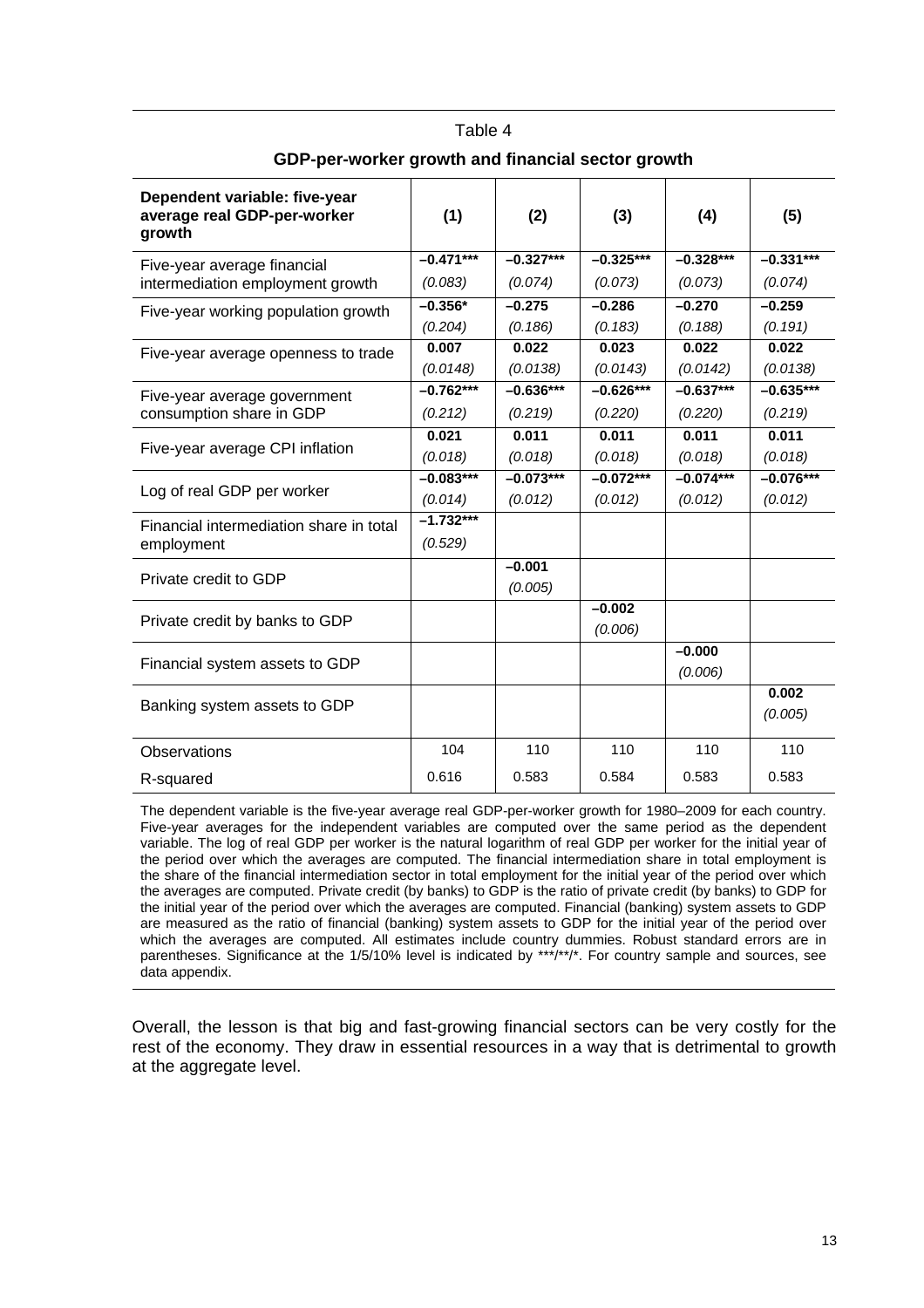## **4. Conclusion**

In this paper, we study the complex real effects of financial development and come to two important conclusions. First, financial sector size has an inverted U-shaped effect on productivity growth. That is, there comes a point where further enlargement of the financial system can reduce real growth. Second, financial sector growth is found to be a drag on productivity growth. Our interpretation is that because the financial sector competes with the rest of the economy for scarce resources, financial booms are not, in general, growthenhancing. This evidence, together with recent experience during the financial crisis, leads us to conclude that there is a pressing need to reassess the relationship of finance and real growth in modern economic systems. More finance is definitely not always better.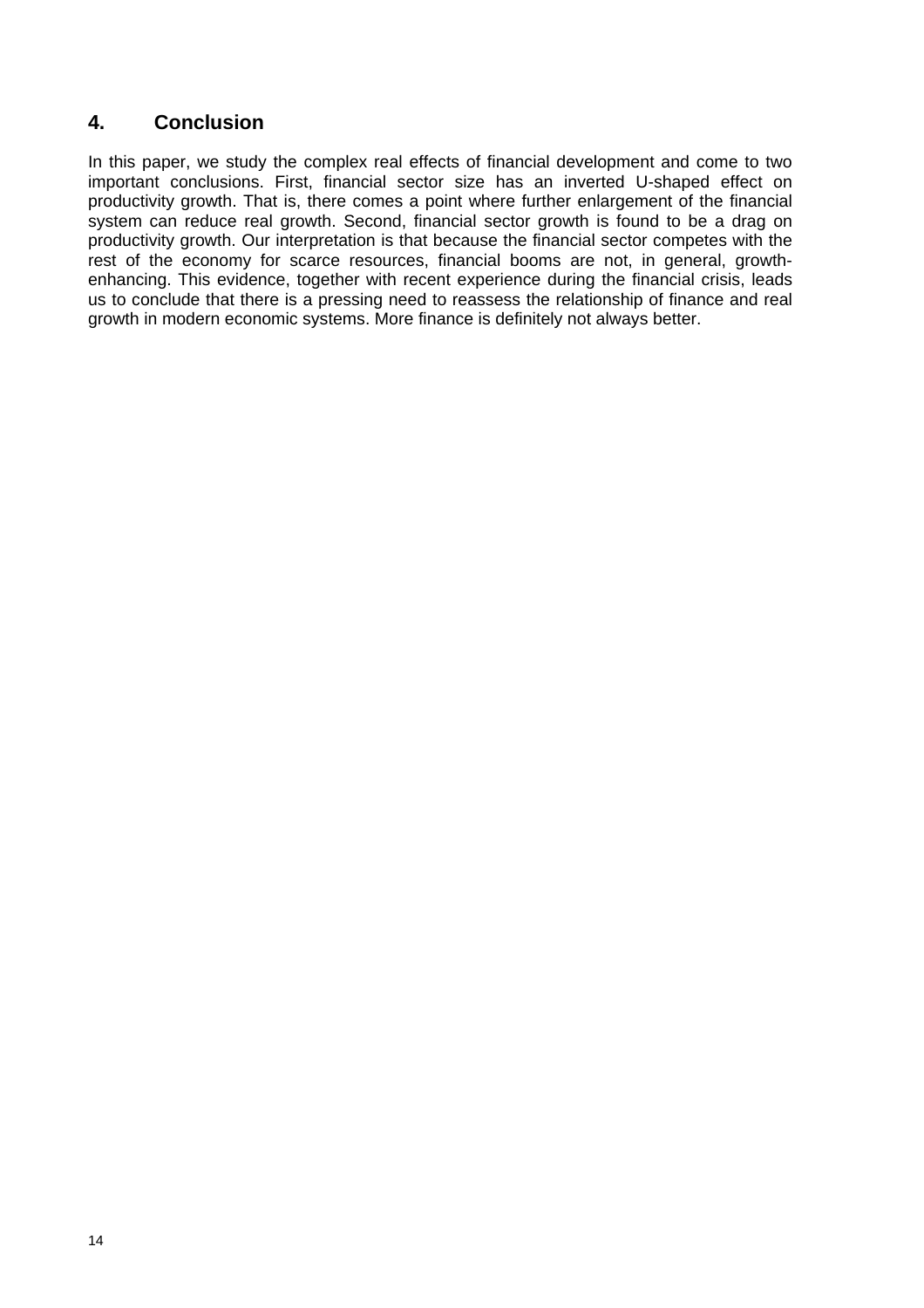## **Data appendix**

#### **Data sources for Graphs 1–2 and Tables 1–2:**

Penn World Tables: real GDP per worker, working population, ratio of imports and exports to GDP, ratio of government consumption to GDP and CPI.

World Bank Financial Structure and Development database: ratio of private credit to GDP.

*50 countries:* Argentina, Australia, Austria, Bangladesh, Belgium, Brazil, Canada, Chile, China, Colombia, the Czech Republic, Denmark, Egypt, Estonia, Finland, France, Germany, Greece, Hungary, Iceland, India, Indonesia, Ireland, Italy, Japan, Korea, Luxembourg, Mexico, Morocco, the Netherlands, New Zealand, Nigeria, Norway, Pakistan, the Philippines, Poland, Portugal, Russia, Slovakia, Slovenia, South Africa, Spain, Sweden, Switzerland, Thailand, Turkey, the United Kingdom, the United States, Venezuela and Vietnam.

#### **Data sources for Graphs 3–4 and Tables 3–4:**

Penn World Tables: real GDP per worker, working population, ratio of imports and exports to GDP, ratio of government consumption to GDP and CPI.

World Bank Financial Structure and Development database: ratio of private credit to GDP, ratio of private credit by banks to GDP, financial system assets to GDP and banking system assets to GDP.

OECD Structural Analysis database: financial sector's share in total employment.

*21 countries:* Australia, Austria, Belgium, Canada, Denmark, Finland, France, Germany, Ireland, Italy, Japan, Korea, the Netherlands, New Zealand, Norway, Portugal, Spain, Sweden, Switzerland, the United Kingdom and the United States.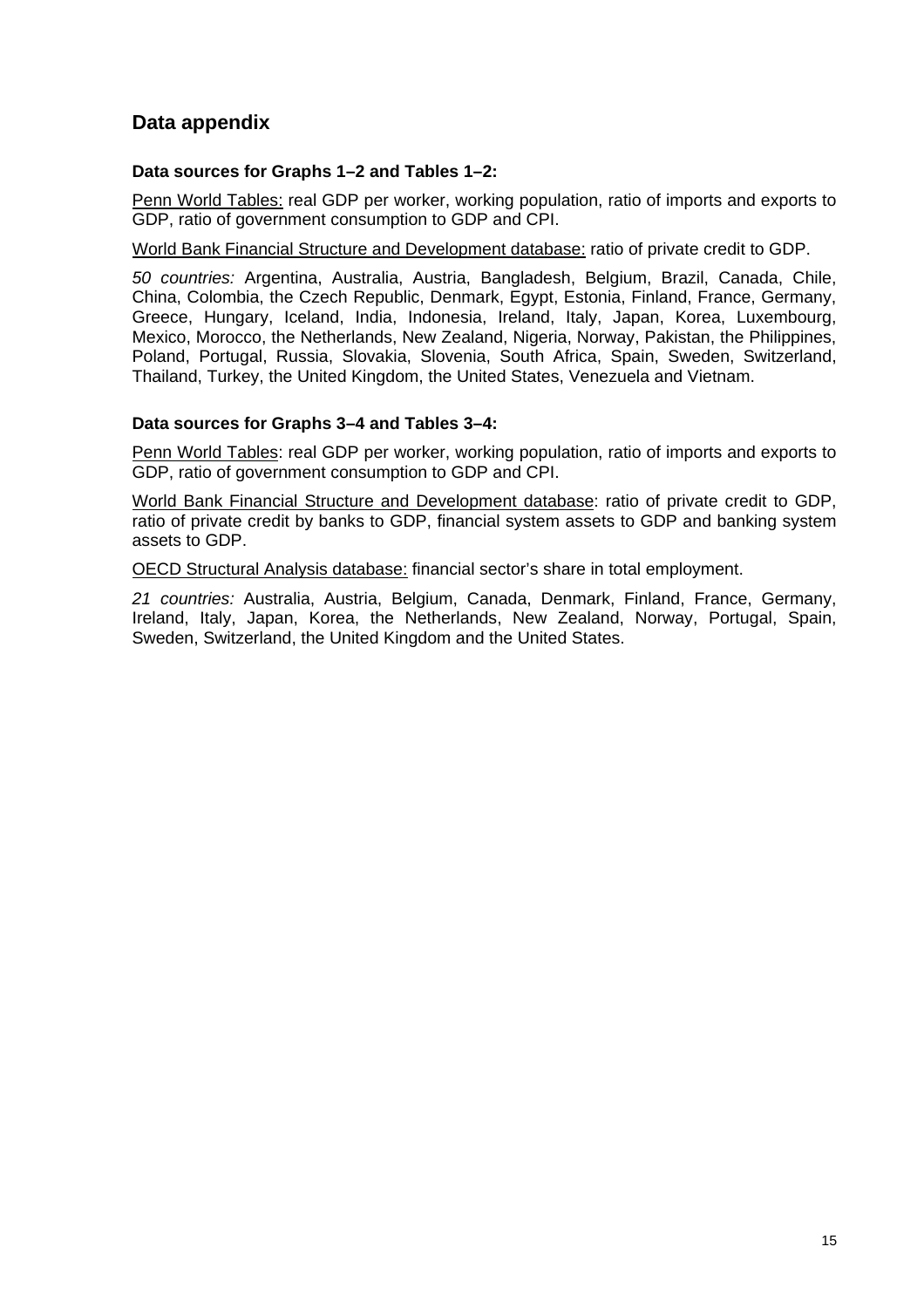## **References**

Acemoğlu, D and F Zilibotti (1997): "Was Prometheus unbound by chance? Risk, diversification, and growth", *Journal of Political Economy*, 105, pp 709–75.

Aghion, P, M Angeletos, A Banerjee and K Manova (2010): "Volatility and growth: credit constraints and the composition of investment", *Journal of Monetary Economics*, 57, pp 246–65.

Beck, T, A Demirgüç-Kunt and R Levine (2000): "A new database on financial development and structure", *World Bank Economic Review*, 14, pp 597–605.

Beck, T and R Levine (2002): "Industry growth and capital allocation: does having a marketor bank-based system matter?", *Journal of Financial Economics*, 64, pp 147–180.

Beck, T, R Levine and N Loayza (2000): "Finance and the sources of growth", *Journal of Financial Economics*, 58, pp 261–300.

Bernanke, B and M Gertler (1989): "Agency costs, net worth, and business fluctuations", *American Economic Review*, 79, pp 14–31.

Bernanke, B, M Gertler and S Gilchrist (1999): "The financial accelerator in a quantitative business cycle framework", in J Taylor and M Woodford (eds), *Handbook of Macroeconomics*, Chapter 21, Elsevier, pp 1341–93.

Caballero, R, E Farhi and M Hammour (2006): "Speculative growth: hints from the US economy", *American Economic Review*, 96, pp 1159–1192.

Cecchetti, S, M Mohanty and F Zampolli (2011): "The real effect of debt", *BIS Working Papers*, no 352.

Cahuc, P and E Challe (2009): "Produce or speculate? Asset bubbles, occupational choice, and efficiency", *IZA Discussion Paper*, no 4630.

Easterly, Islam and Stiglitz (2000): "Shaken and Stirred: Explaining Growth Volatility", Discussion paper, The World Bank.

Goldsmith, R (1969): *Financial structure and development*, Yale University Press.

Heston, A, R Summers and B Aten (2011): "Penn World Table Version 7.0", Center for International Comparisons of Production, Income and Prices at the University of Pennsylvania.

Holmström, B and J Tirole (1997): "Financial intermediation, loanable funds, and the real sector", *Quarterly Journal of Economics*, 112, pp 663–691.

——— (1998): "Private and public supply of liquidity", *Journal of Political Economy*, 106, pp 1–40.

Islam, N (1995): "Growth empirics: a panel data approach", *Quarterly Journal of Economics*, 110, pp 1127–70.

King, B and R Levine (1993): "Finance and growth: Schumpeter might be right", *Quarterly Journal of Economics*, 108, pp 713–737.

Kiyotaki, N and J Moore (1997): "Credit cycles" *Journal of Political Economy*, 105, pp 211–48.

Levine, R (1997): "Financial development and economic growth: views and agenda", *Journal of Economic Literature*, 35, pp 688–726.

——— (2005): "Finance and growth: theory and evidence", *Handbook of Economic Growth*, 1, Elsevier, pp 865–934.